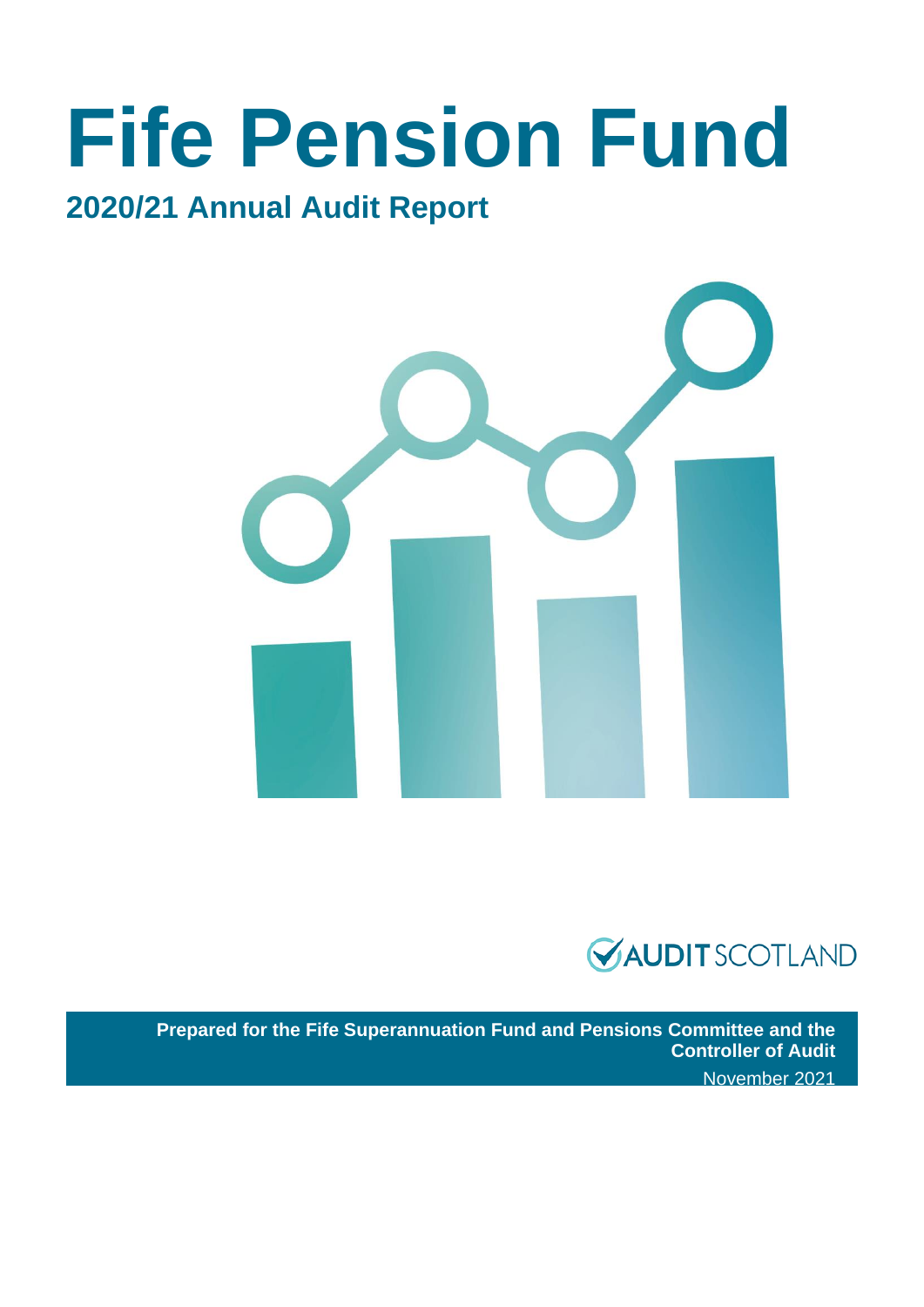### **Contents**

| Key messages                               | 3  |
|--------------------------------------------|----|
| <b>Introduction</b>                        | 4  |
| 1. Audit of 2020/21 annual accounts        | 6  |
| 2. Financial management and sustainability | 9  |
| 3. Governance, transparency and best value | 15 |
| <b>Appendix 1</b>                          | 21 |
| <b>Appendix 2</b>                          | 24 |
| <b>Appendix 3</b>                          | 27 |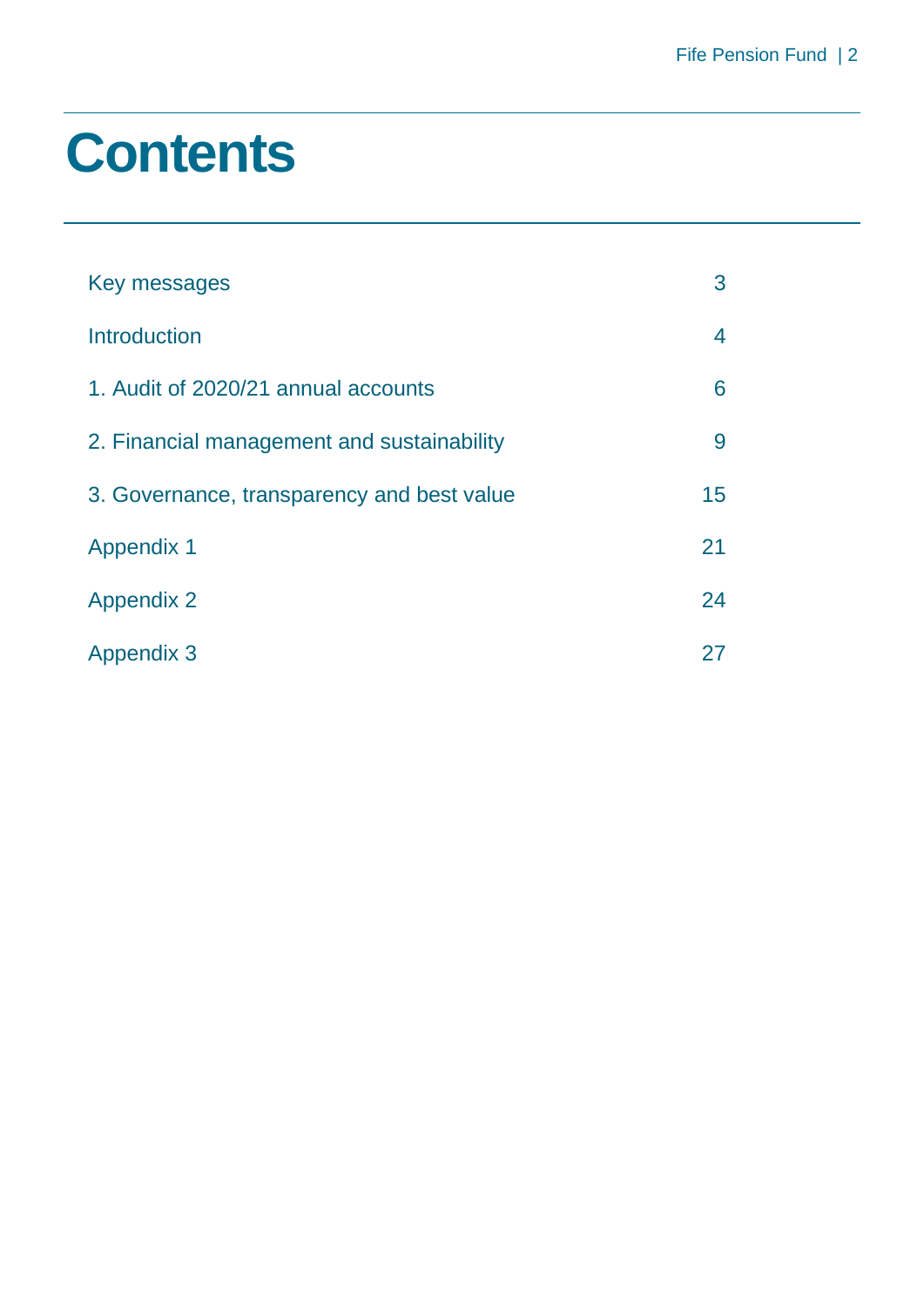### <span id="page-2-0"></span>**Key messages**

#### **2020/21 annual accounts**

- **1** Our opinions on the annual accounts are unmodified.
- **2** The accounts were made available for audit and inspection in line with the statutory timetable.
- **3** There were few issues arising from our accounts audit and good progress was made on prior year recommendations.

#### **Financial management and sustainability**

- **4** The triennial funding position has improved, and annual investment returns are better than in 2019/20. The Fund's actively managed global equity mandate performed particularly well.
- **5** There was progress towards the Fund's strategic asset allocation with the divestment of £495 million of equities and further investment in non-gilt debt.
- **6** Internal financial controls were impacted by Covid-19 and the introduction of new council systems.
- **7** Additional accounting controls were introduced in relation to investment values.

#### **Governance, transparency and best value**

- **8** There is effective governance which includes revision of key strategies and management of performance.
- **9** Investment costs are benchmarked and remained below average for the Fund's comparison group in 2019/20. Investment performance remained above average.
- **10** The council staff involved with the pension fund adapted to homeworking during Covid-19 and have now started a blended workstyle where office use is now possible.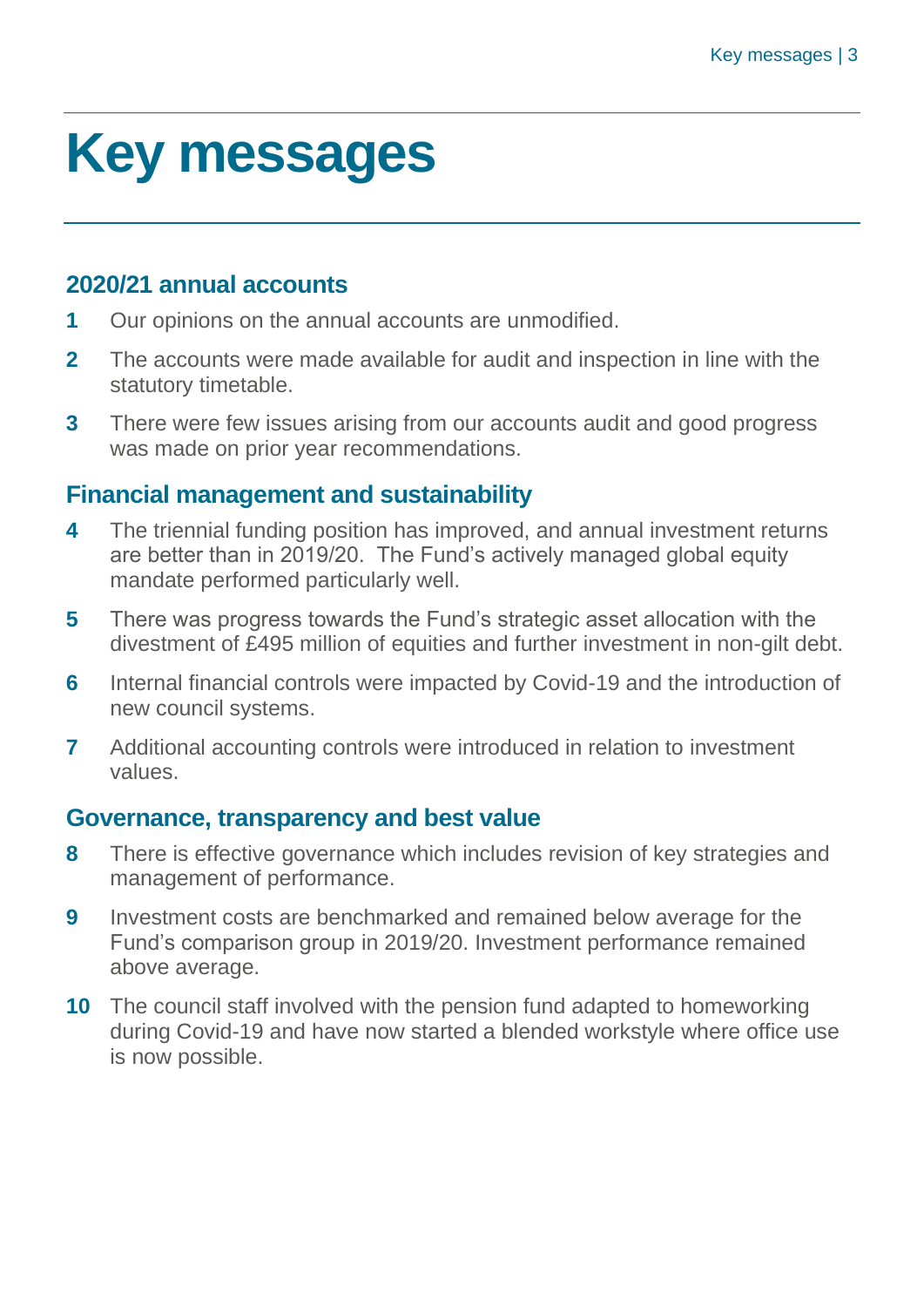### <span id="page-3-0"></span>**Introduction**

**1.** This report is a summary of our findings arising from the 2020/21 audit of Fife Pension Fund (the Fund). The scope of our audit was set out in our Annual Audit Plan presented to the Superannuation Fund and Pensions Committee in March 2021. This report comprises:

- an audit of the Fund's annual accounts
- consideration of the wider dimensions of financial management, financial sustainability, governance and transparency, and value for money, that frame the wider scope of public audit set out in the [Code of Audit Practice](http://www.audit-scotland.gov.uk/report/code-of-audit-practice-2016)  [2016.](http://www.audit-scotland.gov.uk/report/code-of-audit-practice-2016)
- **2.** The main elements of our audit work in 2020/21 have been:
	- an audit of the Fund's 2020/21 annual accounts including the issue of an independent auditor's report setting out our opinions
	- a review of the Fund's main financial systems
	- consideration of the four audit dimensions of financial management, financial sustainability, governance and transparency and value for money.

#### **Added Value**

**3.** We add value to the Fund through the audit by:

- identifying and providing insight on significant risks, and making clear and relevant recommendations
- sharing intelligence and good practice through our national reports [\(Appendix 3\)](#page-26-0) and good practice guides
- providing clear and focused conclusions on the appropriateness, effectiveness and impact of corporate governance, performance management arrangements and financial sustainability.

#### **Responsibilities and reporting**

**4.** Fife Council is the administering authority for the Fife Pension Fund. The council delegates this responsibility to the Superannuation Fund and Pensions Committee. The committee is responsible for establishing effective governance arrangements and ensuring that financial management is effective. The Committee is required to review the effectiveness of internal control arrangements and approve the annual accounts.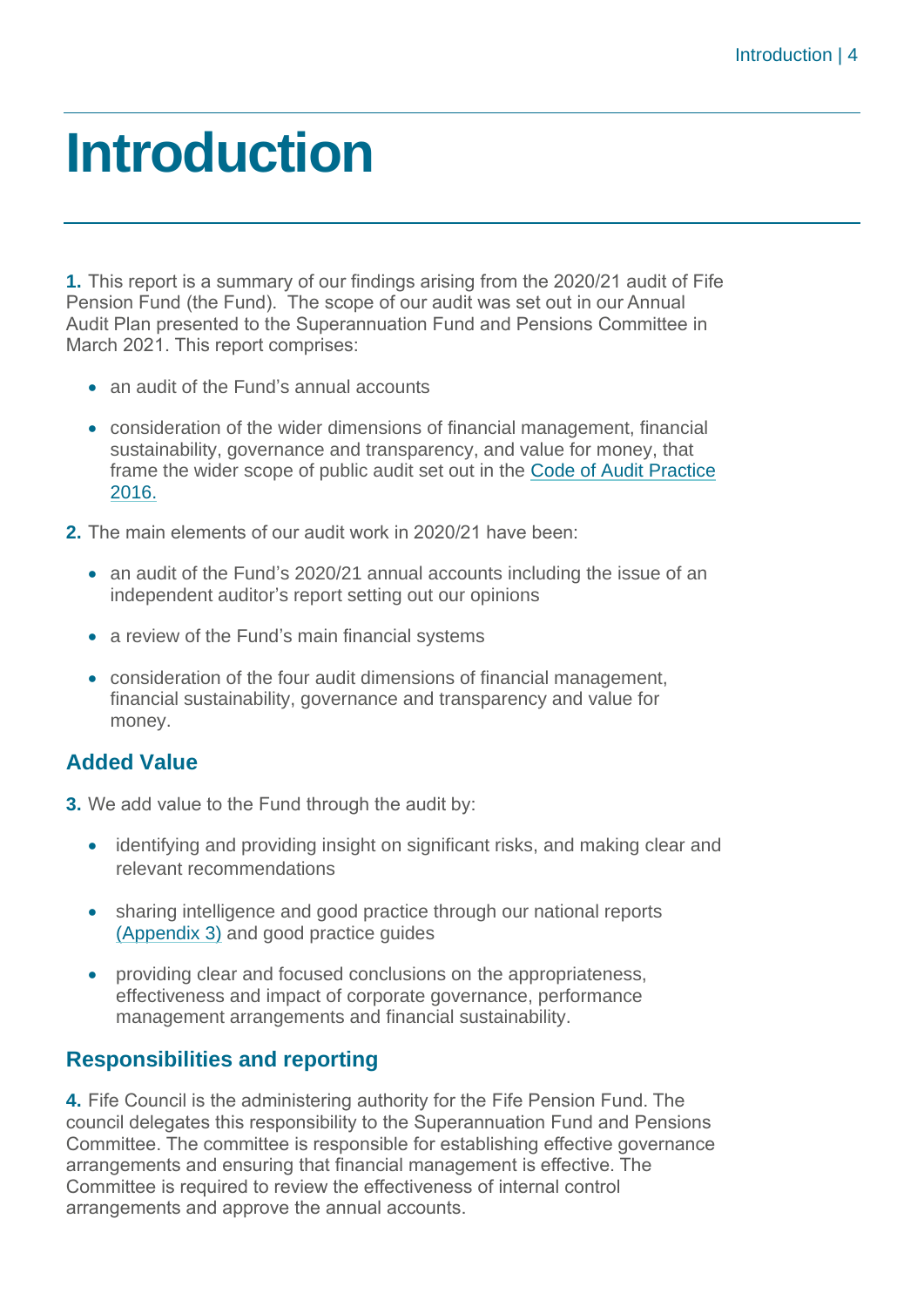**5.** Our responsibilities as independent auditors are established by the Local Government (Scotland) Act 1973, the [Code of Audit Practice 2016,](http://www.audit-scotland.gov.uk/uploads/docs/report/2016/code_audit_practice_16.pdf) and supplementary guidance, and International Standards on Auditing in the UK.

**6.** As public sector auditors we give independent opinions on the annual accounts. Additionally, we also conclude on:

- the effectiveness of the Fund's performance management arrangements
- suitability and effectiveness of corporate governance arrangements and financial position
- arrangements for securing financial sustainability.

**7.** Further details of the respective responsibilities of management and the auditor can be found in the [Code of Audit Practice 2016](http://www.audit-scotland.gov.uk/uploads/docs/report/2016/code_audit_practice_16.pdf) and supplementary guidance.

**8.** This report raises matters from the audit of the annual accounts and consideration of the audit dimensions. Weaknesses or risks identified are only those which have come to our attention during our normal audit work and may not be all that exist. Communicating these does not absolve management from its responsibility to address the issues we raise and to maintain adequate systems of control.

**9.** Our annual audit report contains an agreed action plan at [Appendix 1](#page-20-0) setting out specific recommendations, responsible officers and dates for implementation. It also includes any outstanding actions from last year and progress against these.

#### **Auditor Independence**

**10.** Auditors appointed by the Accounts Commission or Auditor General must comply with the Code of Audit Practice and relevant supporting guidance. When auditing the financial statements auditors must comply with professional standards issued by the Financial Reporting Council and those of the professional accountancy bodies.

**11.** We can confirm that we comply with the Financial Reporting Council's Ethical Standard. We can also confirm that we have not undertaken any nonaudit related services and therefore the 2020/21 audit fee of £37,500 as set out in our Annual Audit Plan remains unchanged.

**12.** This report is addressed to both the members of the Pension Fund Committee and the Controller of Audit and will be published on Audit Scotland's website [www.audit-scotland.gov.uk](http://www.audit-scotland.gov.uk/) in due course.

**13.** We would like to thank the management and staff who have been involved in our work for their cooperation and assistance during the audit.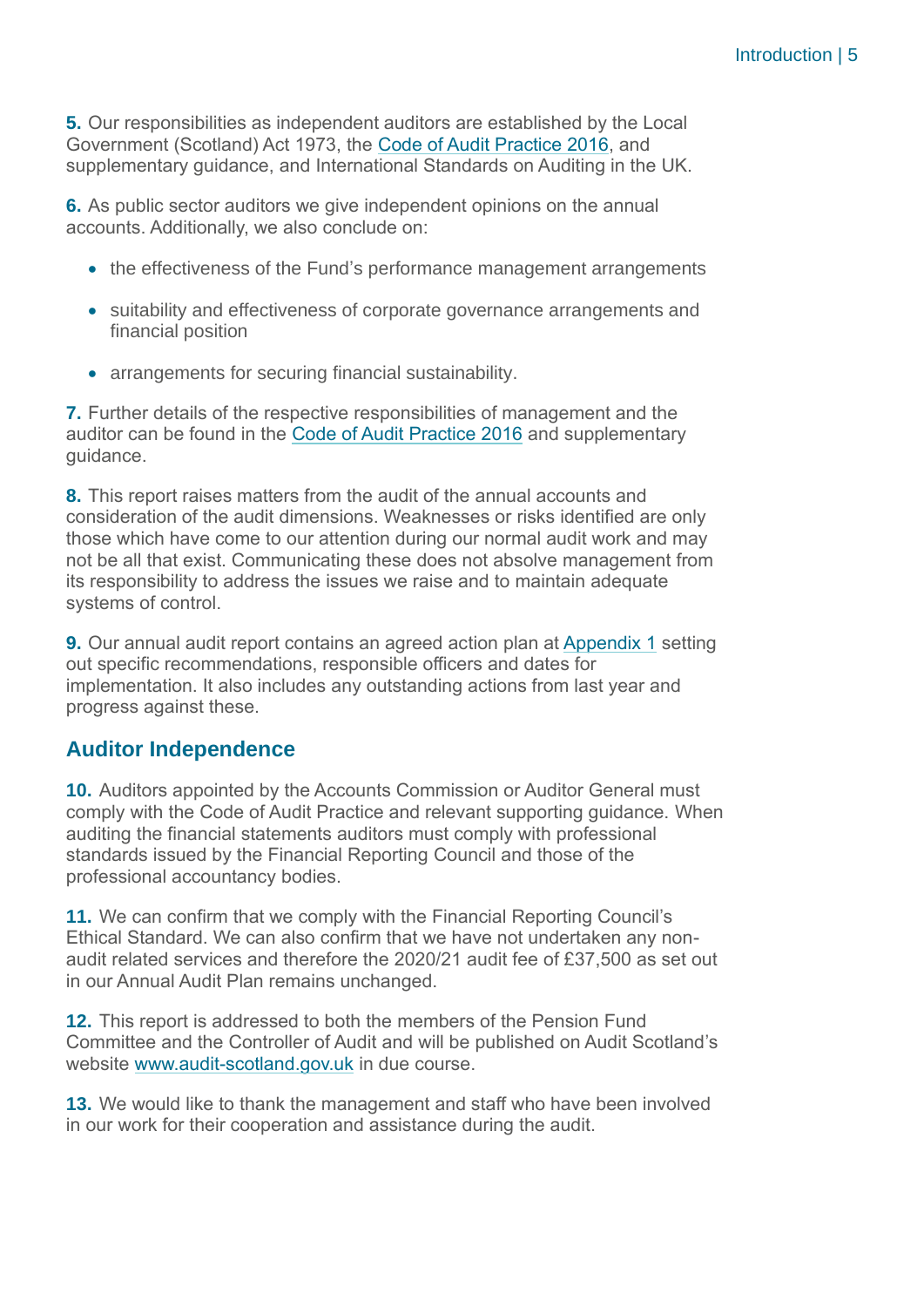# <span id="page-5-0"></span>**1. Audit of 2020/21 annual accounts**

The principal means of accounting for the stewardship of resources and performance

#### **Main messages**

Our opinions on the annual accounts are unmodified.

The accounts were made available for audit and inspection in line with the statutory timetable.

There were few issues arising from our accounts audit and good progress was made on prior year recommendations.

#### **Our audit opinions on the annual accounts are unmodified**

**14.** The annual accounts for the year ended 31 March 2021 were approved by the Superannuation Fund and Pensions Committee on 7 December 2021. We reported, within the independent auditor's report that:

- the financial statements give a true and fair view and were properly prepared in accordance with the financial reporting framework
- the management commentary, annual governance statement and governance compliance statement were all consistent with the financial statements and properly prepared in accordance with the guidance

**15.** There were delays in auditing the annual accounts due to Covid-19. The Fife Pension Fund audit was affected by issues in our wider audit portfolio and prioritisation decisions within the Fife audit team.

#### **There were no objections raised to the annual accounts**

**16.** Finance staff produced the accounts in line with the statutory timetable and made them available on the Council's website on 1 July 2021.

**17.** The Local Authority Accounts (Scotland) Regulations 2014 require local government bodies to publish a public notice on their website that includes details of the period for inspecting and objecting to the accounts. This must remain on the website throughout the inspection period. The notice for Fife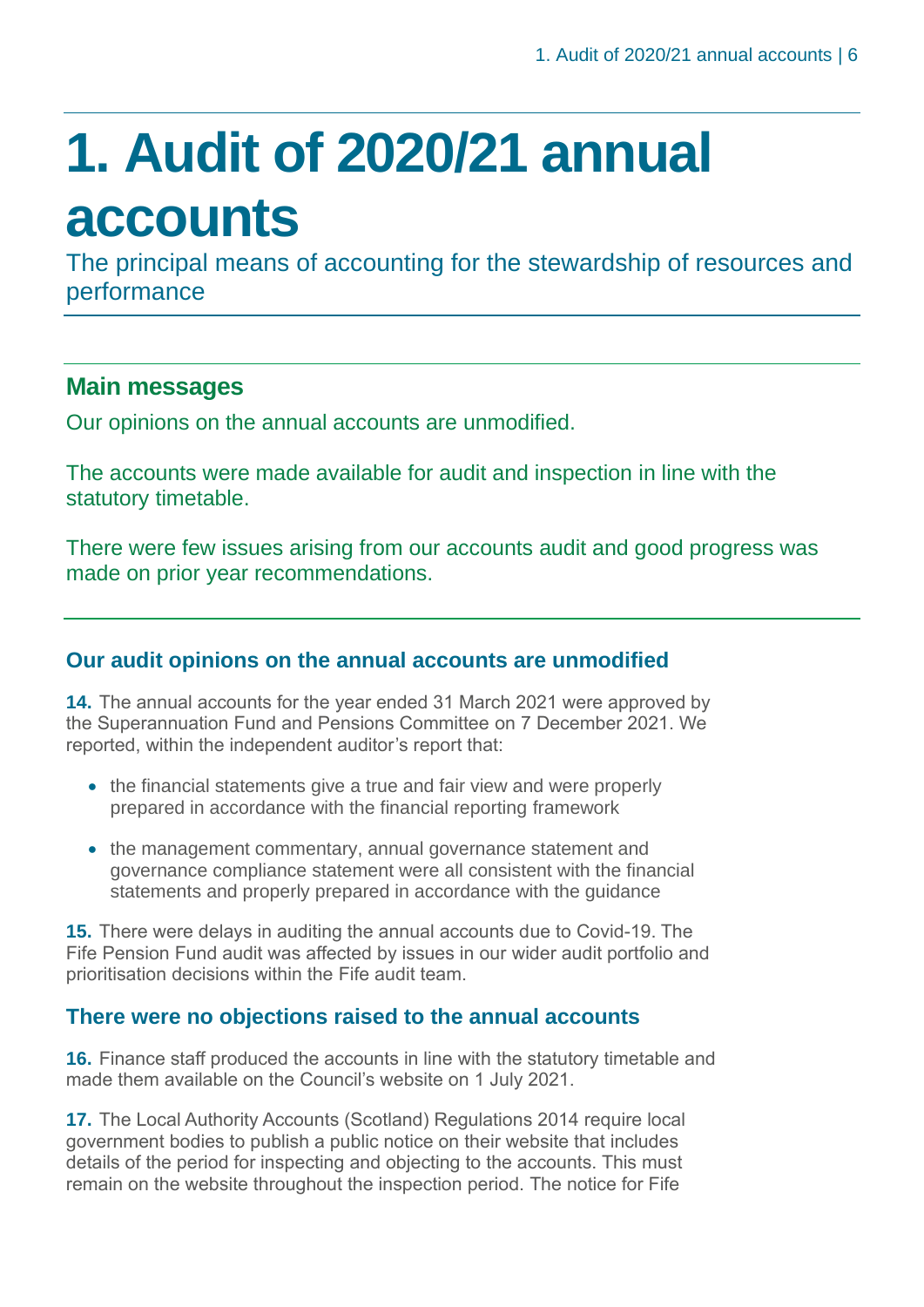Pension Fund was published on the Fife Council website and complied with the regulations. No objections were received to the Fife Pension Fund accounts.

#### **Overall materiality is £33 million**

**18.** The assessment of what is material is a matter of professional judgement. It involves considering both the amount and nature of any misstatement.

**19.** We calculate overall materiality for the financial statements based on the net assets of the fund and set a lower materiality for contributions and benefits.

**20.** On receipt of the unaudited annual accounts we reviewed our materiality calculations and subsequently revised our assessment of overall materiality downwards slightly [Exhibit 1.](#page-6-0)

#### <span id="page-6-0"></span>**Exhibit 1 Materiality values**

| <b>Materiality level</b>                                      | <b>Amount</b> |
|---------------------------------------------------------------|---------------|
| <b>Overall materiality</b>                                    | £33 million   |
| Overall performance materiality                               | £19.8 million |
| Overall reporting threshold                                   | £250,000      |
| Specific materiality – contributions and benefits             | £1 million    |
| Specific performance materiality – contributions and benefits | £0.6 million  |
| Specific reporting threshold – contributions and benefits     | £30,000       |

#### **Appendix 2 identifies the main risks of material misstatement and our audit work to address these**

**21.** [Appendix 2](#page-23-0) provides our assessment of the risks of material misstatement in the annual accounts and any wider audit dimension risks. These risks influence our overall audit strategy, the allocation of staff resources to the audit and indicate how the efforts of the team were directed. The appendix identifies the work we undertook to address these risks and our conclusions from this work.

#### **We have one significant finding to report on the annual accounts**

**22.** International Standard on Auditing (UK) 260 requires us to communicate significant findings from the audit to those charged with governance, including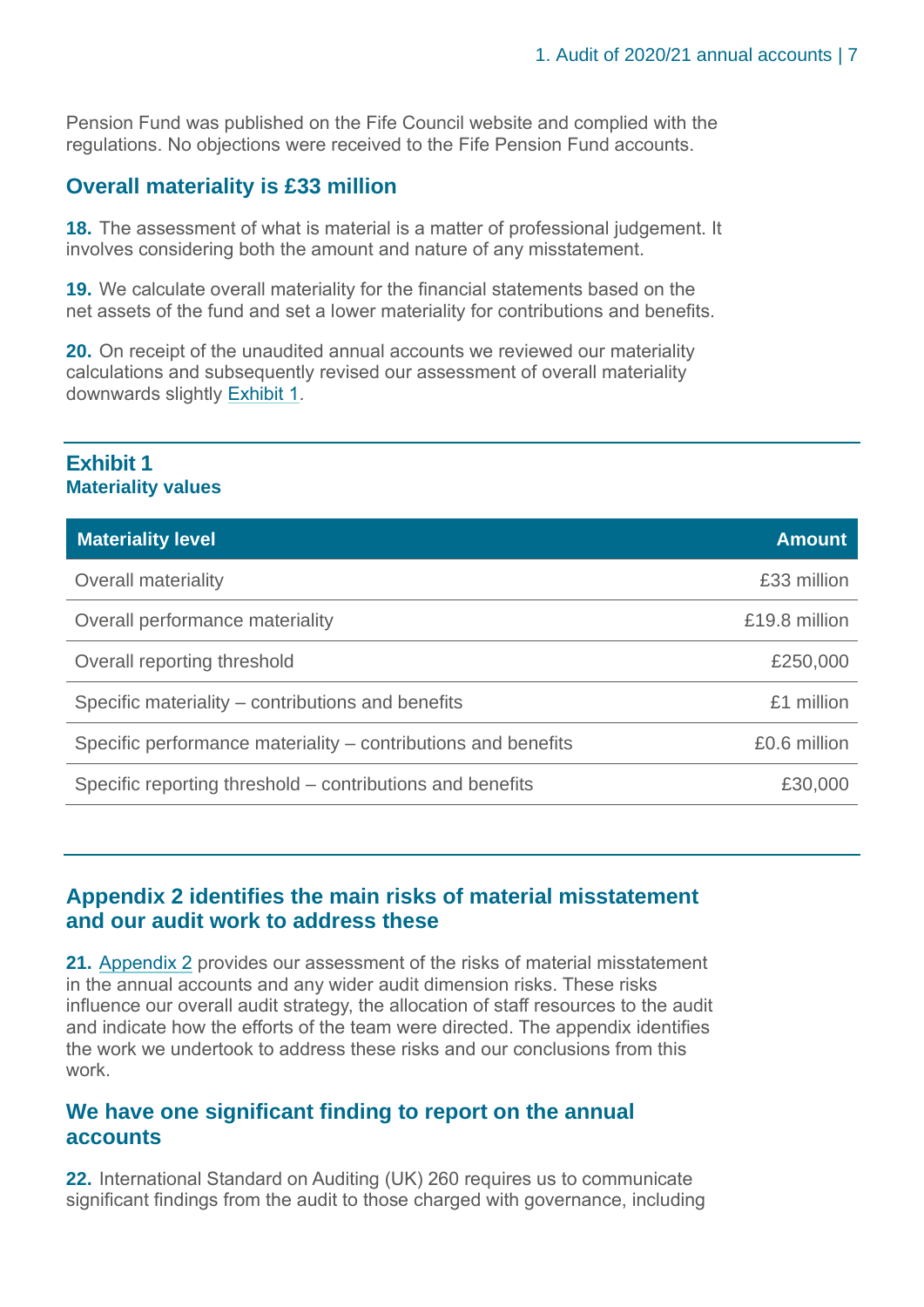our view about the qualitative aspects of the body's accounting practices. The finding from our audit of the Fund's annual accounts is outlined in [Exhibit 2](#page-7-0) with recommendations included in the action plan at [Appendix 1.](#page-20-0)

#### <span id="page-7-0"></span>**Exhibit 2 Significant findings from the audit of the annual accounts**

| <b>Issue</b>                                                                                                                                            | <b>Resolution</b>                                                                                                                |
|---------------------------------------------------------------------------------------------------------------------------------------------------------|----------------------------------------------------------------------------------------------------------------------------------|
| 1. Lump sum accruals<br>The deadline for accruals was brought<br>forward as part of 2020/21 closedown which<br>meant that £392,000 of lump sums payable | The accounts were amended and the<br>approach to accruals of lump sums to be<br>reviewed for 2021/22.<br><b>Recommendation 1</b> |
| had not been included in the accounts.                                                                                                                  | (refer Appendix 1, action plan)                                                                                                  |

#### **Identified misstatements of £392,000 were adjusted in the accounts, these were less than our performance materiality and we did not need to further revise our audit approach**

**23.** Misstatements of £392,000 were adjusted in the accounts increasing net expenditure. This error related to the under accrual of lump sum payments and has been identified in its entirety (Exhibit 2).

**24.** A number of other presentational changes were made to the audited accounts including the separate disclosures of bulk transfers, and additional analysis of pooled investments, in the notes to the accounts.

**25.** Not all misstatements identified have been adjusted. Some investments are included in the wrong fair value category in Note 13a to the accounts. £8 million of investments shown as Level 1, and a further £8 million shown as Level 3, should be shown as Level 2. Management have not adjusted for these items as the misstatement is confined to the note and the amounts are not material.

**26.** It is our responsibility to request that all misstatements, other than those below the reporting threshold, are corrected although the final decision on making the correction lies with those charged with governance considering advice from senior officers and materiality.

#### **Good progress was made on prior year recommendations**

**27.** The Fund has made good progress in implementing our prior year audit recommendations with three of the six actions complete, one partially complete and two incomplete. For actions not yet implemented, revised responses and timescales have been agreed with management and are set out in [Appendix 1.](#page-20-0)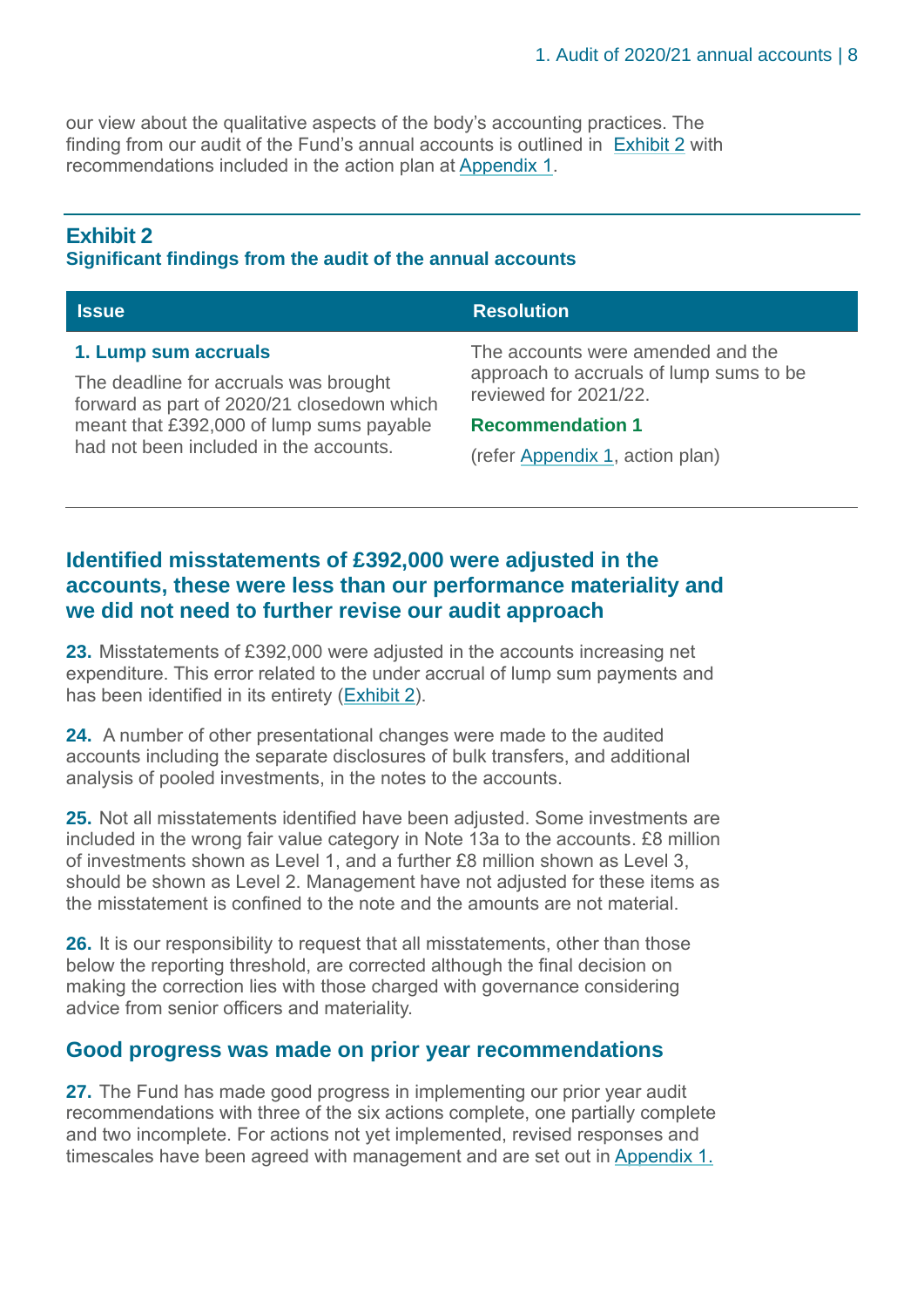## <span id="page-8-0"></span>**2. Financial management and sustainability**

Financial management is about financial capacity, sound budgetary processes and whether the control environment is operating effectively. Financial sustainability is about the capacity to meet the current and future needs of pension fund members.

### **Main messages**

The triennial funding position has improved, and annual investment returns are better than in 2019/20. The Fund's actively managed global equity mandate performed particularly well.

There was progress towards the Fund's strategic asset allocation with the divestment of £495 million of equities and further investment in non-gilt debt

Internal financial controls were impacted by Covid-19 and the introduction of new council systems.

Additional accounting controls were introduced in relation to investment values.

#### **The triennial funding position has improved, and annual investment returns are better than 2019/20**

**28.** The Fund's key performance statistics are shown at [Exhibit 3.](#page-9-0)

**29.** The triennial funding review at 31 March 2020 was completed in 2020/21 and shows an improved position with assets representing 97 per cent of the estimated liabilities.

**30.** In line with the general market recovery from the impact of Covid-19 investment returns have improved in 2020/21. The overall return for the Fund's investments was 29.7 per cent (-3.3 per cent in 2019/20). This exceeded the benchmark return for the fund which was 19.3 per cent. The fund demonstrated an annualised investment return over five-years of 11.6 per cent.

**31.** Fund assets increased to £3.303 billion in 2020/21. However, liabilities valued on an IAS 19 basis also increased. The IAS 19 valuation used in the financial statements is estimated by the fund's actuary using a high-quality corporate bond rate to discount projected cashflows. The discount rate will typically be lower than the rate used at triennial valuations, leading to a higher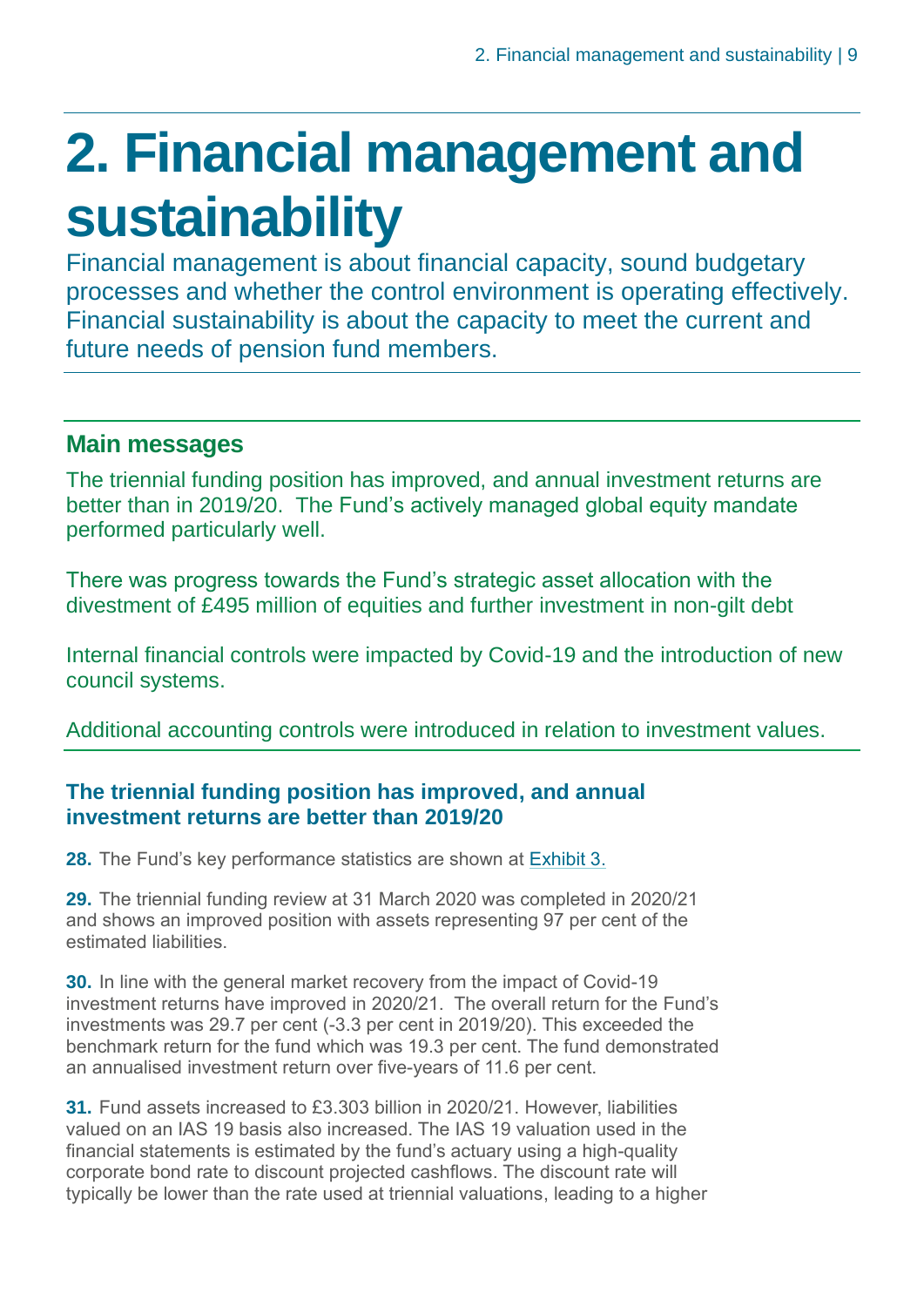estimate of liabilities. Based on this estimate the Fund's assets represent 80% of promised retirement benefits.

<span id="page-9-0"></span>

| <b>Exhibit 3</b><br>Key statistics 2020/21 - Fife Pension Fund |                                     |                                                                          |                                                     |
|----------------------------------------------------------------|-------------------------------------|--------------------------------------------------------------------------|-----------------------------------------------------|
| Increase in net<br>assets                                      | 2020 triennial<br>funding position  | <b>2021 Assets /</b><br>liabilities (IAS 19)                             | <b>Investment</b><br>performance                    |
| £3.303 billion                                                 | 97%                                 | 80%                                                                      | 29.7%                                               |
| Closing net assets<br>31 March 2021                            | 2020 triennial<br>funding valuation | Net assets as a<br>proportion of promised                                | Return on investments<br>in 2020-21                 |
| 30% increase                                                   |                                     | retirement benefits 31<br>March 2021                                     |                                                     |
| £2,536 billion                                                 | 93%                                 | 83%                                                                      | 11.6%                                               |
| Opening assets<br>1 April 2020                                 | 2017 triennial<br>funding valuation | Opening net assets as a<br>proportion of promised<br>retirement benefits | Annualised return on<br>investments over 5<br>years |

Source: 2020/21 Fife Pension Fund annual report and accounts

#### **Fife Council contributions have remained the same**

**32.** Despite the improved overall funding position in the triennial valuation, some employers faced an increase in contribution rates. The employer contribution rate for Fife Council, who are the largest employer in the fund, has remained at 24.5%. The actuary considers a range of factors when setting contribution rates including the outlook for investment performance.

#### **The Government Actuaries Department review the triennial valuation process and will report on any issues**

**33.** The Government Actuaries Department (GAD), on behalf of the Scottish Ministers, are currently undertaking their review of the 2020 triennial revaluation under section 13 of the Public Service Pensions Act 2013. The review covers the consistency with which actuaries have undertaken valuations and their compliance with regulations. It also looks at the solvency and long-term efficiency of the funds. There were no issues arising for Fife from the previous review of the 2017 revaluation and we have not been made aware of any issues arising from the current review.

#### **All LGPS funds showed positive investment returns, Fife had the fourth highest return**

**34.** All LGPS funds in Scotland demonstrated positive investment returns with most exceeding their benchmarks in 2020/21. Fife pension fund returns were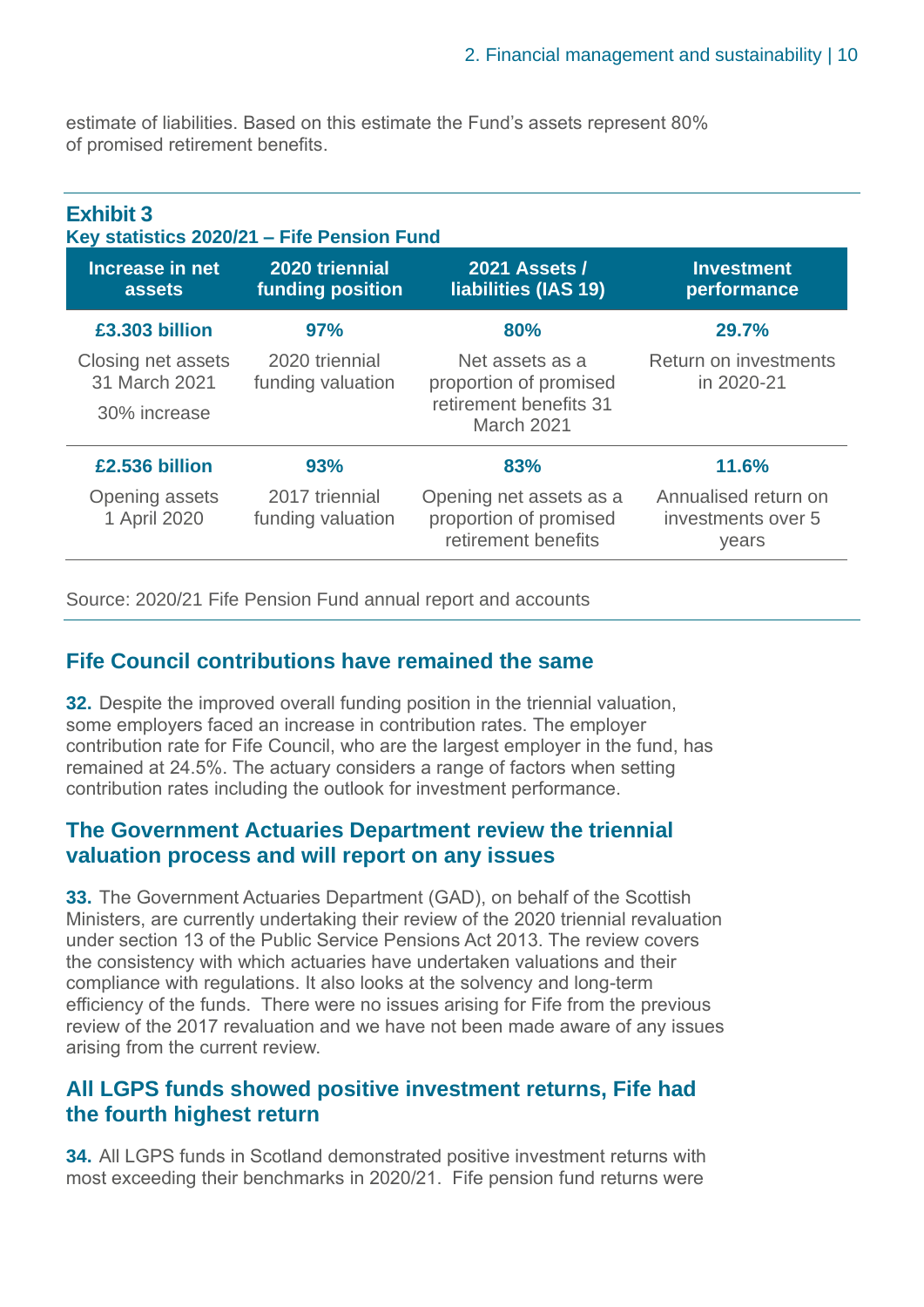the fourth highest. Investment returns and published benchmarks are shown in Exhibit 4.



#### **Exhibit 4 Investment returns and benchmarks – LGPS funds Scotland**

Source: Unaudited annual accounts 2020/21

**35.** Fund benchmarks and annual returns reflect the investment strategy of each fund. Different funds will have different investment strategies and different exposure to market volatility and risk. Generally speaking, returns will be closer to benchmark where funds are managed passively as benchmarks typically reflect the average market performance for different categories of asset.

#### **The Fund's actively managed global equity mandate performed particularly well**

**36.** The Fund's actively managed global equity mandate again significantly outperformed its benchmark. Equities generally performed strongly in 2020/21 whilst other asset categories performed less well. Investment returns and benchmarks are shown for the Fund's investment mandates in Exhibit 5.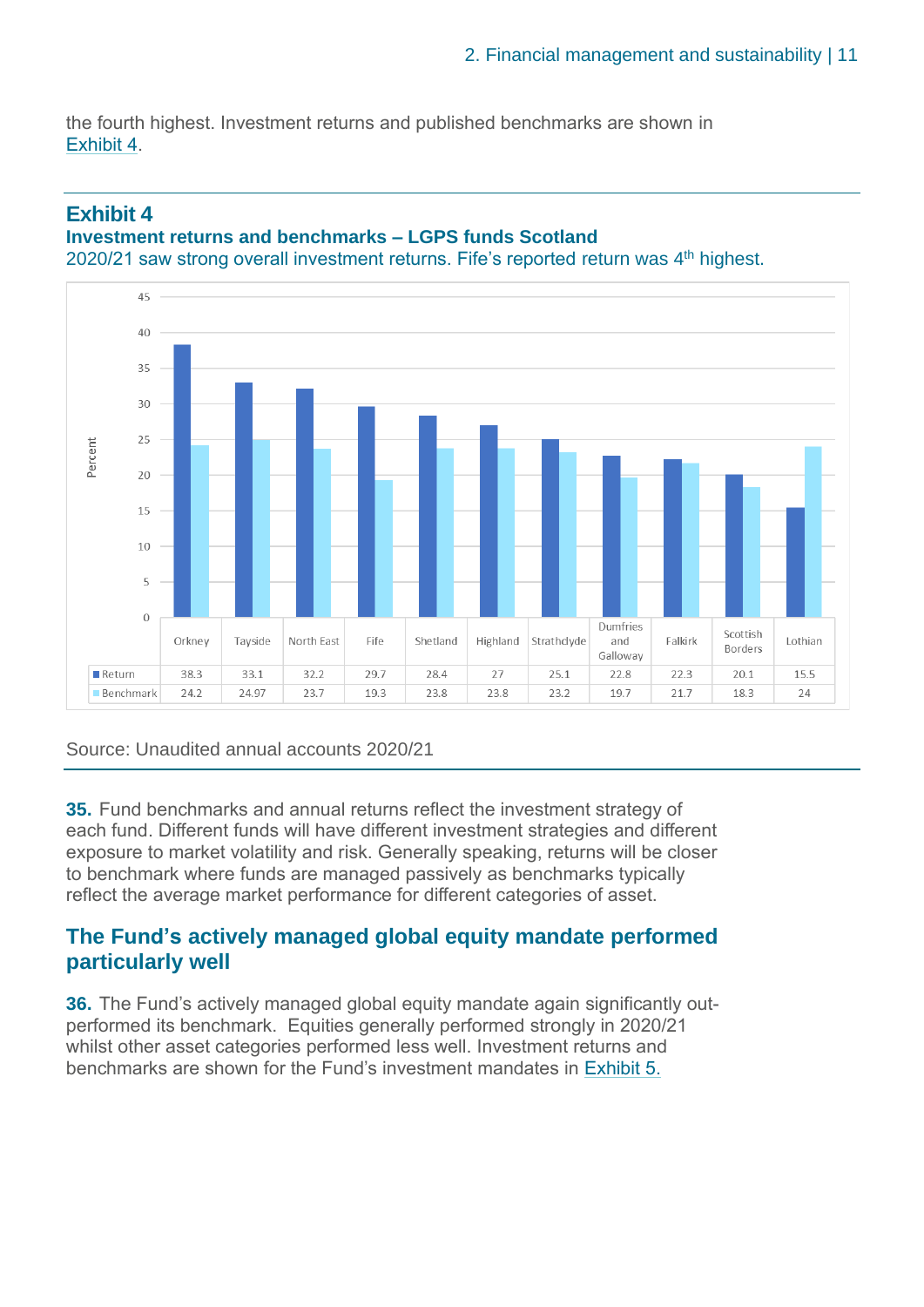

Source: Fife Pension Fund records and reports – not all mandates were in place for the full year

#### **There was progress towards the Fund's strategic asset allocation**

**37.** In 2020/21 there was further progress towards the fund's strategic asset allocation with the divestment of £495 million of equities and further investment in non-gilt debt. The Fund's opening and closing asset allocation is shown in Exhibit 6.

**Exhibit 6 Asset allocation and strategy ranges by policy group 2020 and 2021** The fund divested equities and invested in non-gilt debt in 2020/21.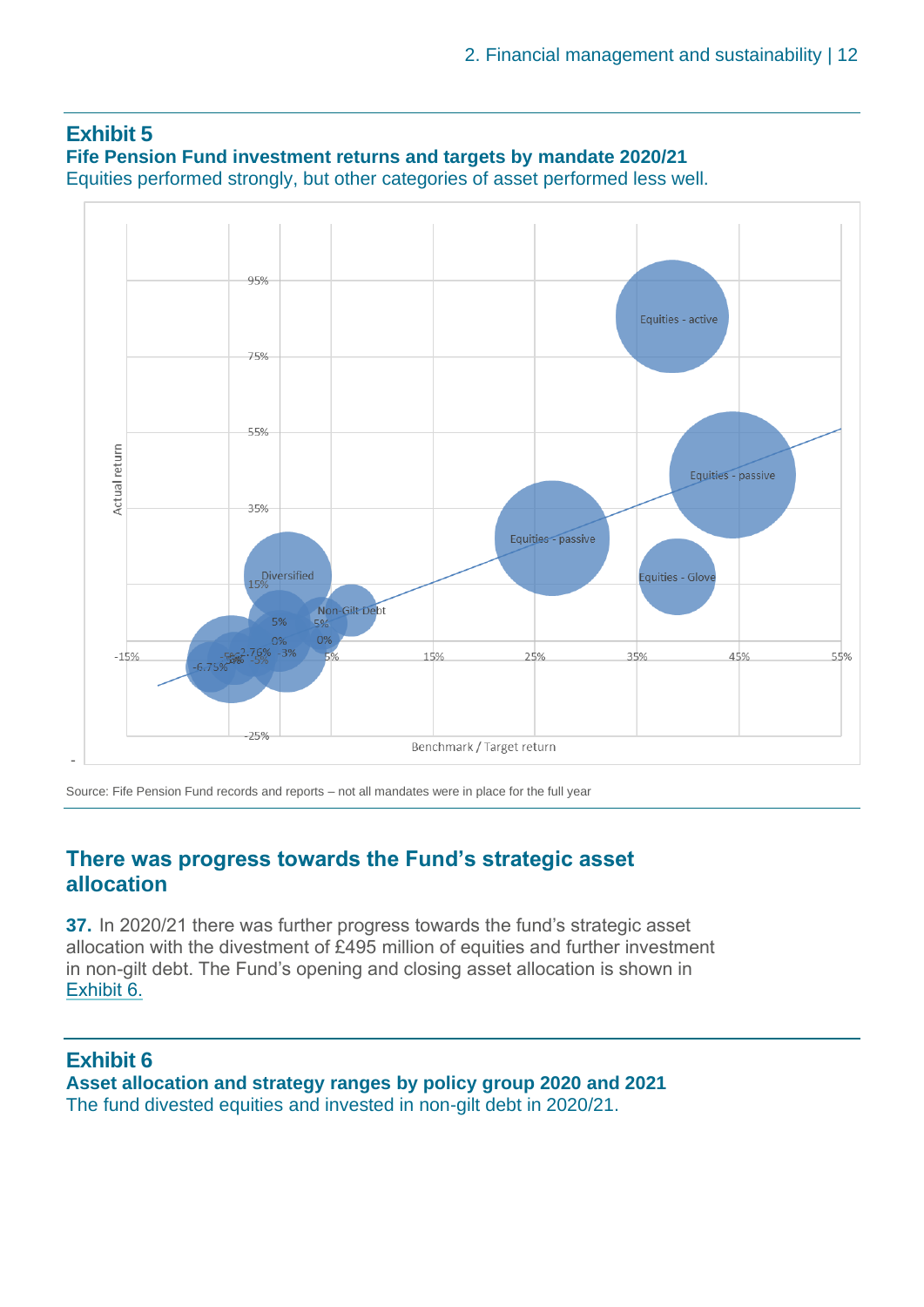

Source: Annual report and accounts – the diversified asset category also includes equity investments – Cash excludes balances held by investment managers awaiting investment - The asset allocation targets and ranges are from the investment strategy in effect for the period covered.

#### **Three small employers left the Fund in 2020/21 and one transferred their membership to Lothian Pension Fund**

**38.** Fife Women's Aid, St Andrews Botanic Garden Trust and Fife Historic Buildings Trust left the LGPS under the Funds small body cessation scheme in 2020. In line with national agreement, Visit Scotland membership was transferred to Lothian Pension Fund.

#### **Internal financial controls were impacted by Covid-19 and the introduction of new council systems**

**39.** The introduction of new council systems during 2020/21 compounded issues arising due to homeworking and impacted internal financial controls. We concluded that overall, key controls were operating effectively at the year-end with reconciliations complete. However, in year reconciliations were not always completed and reviewed on a timely basis and this exposed the Fund to increased risk for the period affected.

#### **Recommendation 2**

Ensure that all key reconciliations are undertaken and reviewed on a timely basis.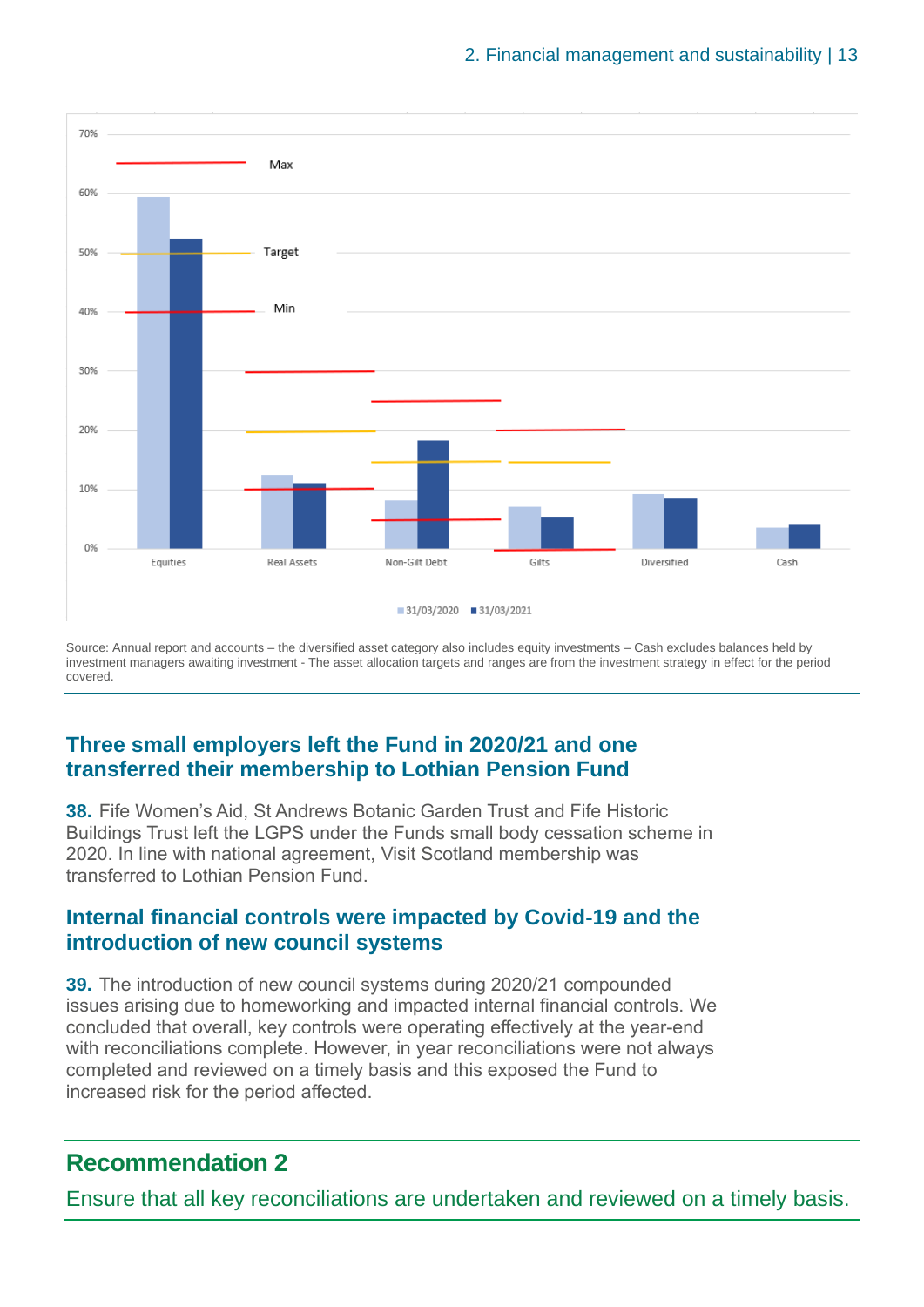**40.** The I-Connect interface file from the Council's new payroll system could not be processed to update the pension administration system automatically. This led to additional work for the pensions team and delays in processing council new starters and leavers. The pensions team were able to work around the problem to ensure that member benefit statements could be issued by 31 August 2021.

**41.** There were also issues for pensions administration following the introduction he Council's new payments system. The identity of retirees receiving lump sum payments on the new system was visible to all users and this was not deemed appropriate. The pensions team reverted to manual payment orders for lump sums to get around this problem.

#### **The investments team introduced additional accounting controls**

**42.** In addition to dealing with the significant divestment and reallocation of funds in 2020/21, the investments team also introduced additional accounting controls around investment values. There is now a quarterly reconciliation of investments values in custodian reports with the values in reports from investment managers. It is the custodian record that forms the basis of the Fund's accounting records. The reconciliations mean that any significant differences are identified and followed up, helping to ensure the accounting records are reliable.

#### **The Fund is pro-active in investigating matches and reporting the outcomes of the National Fraud Initiative**

**43.** The National Fraud Initiative (NFI) is a counter-fraud exercise across the UK public sector which aims to prevent and detect fraud. The 2020/21 exercise is ongoing and has helped identify a number of cases where overpayments have been made in relation to deceased pensioners. The Pension Fund is proactive in investigating matches and reporting the outcomes of NFI activity.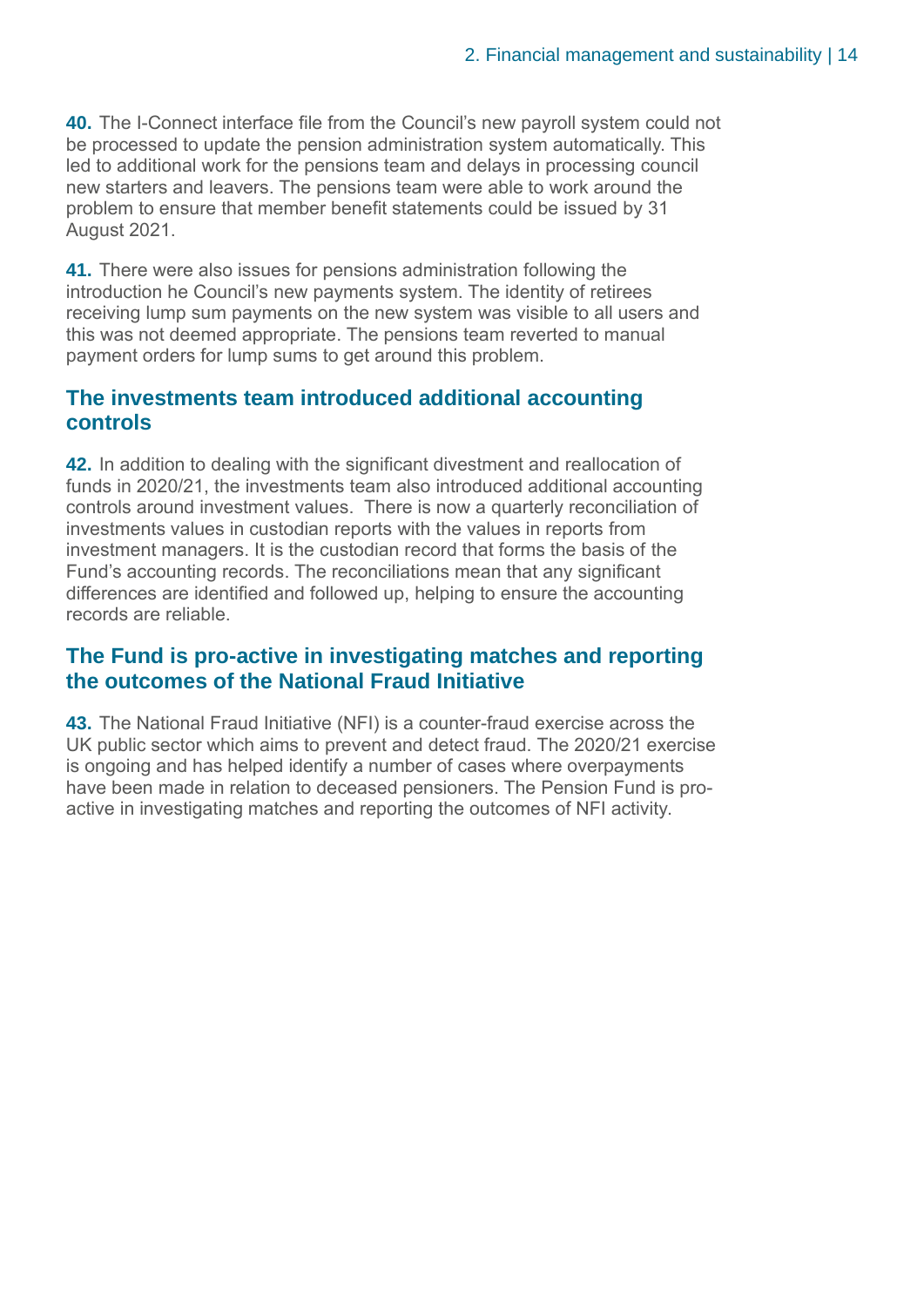### <span id="page-14-0"></span>**3. Governance, transparency and best value**

The effectiveness of scrutiny and oversight and the transparent reporting of information. Using resources effectively and continually improving services.

#### **Main messages**

There is effective governance which includes revision of key strategies and management of performance.

Investment costs are benchmarked and remained below average for the Fund's comparison group in 2019/20. Investment performance remained above average.

The council staff involved with the pension fund adapted to homeworking during Covid-19 and have now started a blended workstyle where office use is now possible.

#### **There is effective governance**

**44.** The Superannuation Fund and Pensions Committee met on the 17 March 2020, before committees were suspended due to Covid-19. Committee arrangements commenced again in August 2020 with committees meeting virtually. Through, our attendance at the Committee we have observed a good level of review and scrutiny by members.

**45.** During the year the Pension Board has raised a number of governance issues which officers have addressed. The chair of the Pension Board now attends pre-agenda planning meetings and briefings.

**46.** An Independent Professional Observer (IPO) has recently been appointed to help provide support, feedback, and assistance on the administration of the Fund. The IPO will support both the Board and the Committee in this role.

#### **The Fund revised its Funding Strategy Statement, Investment Strategy and Statement of Investment Principles**

**47.** The funding strategy statement was updated as part of the 2020 triennial valuation process. There were no material changes to the statement, but updates were made for regulatory changes and uncertainties.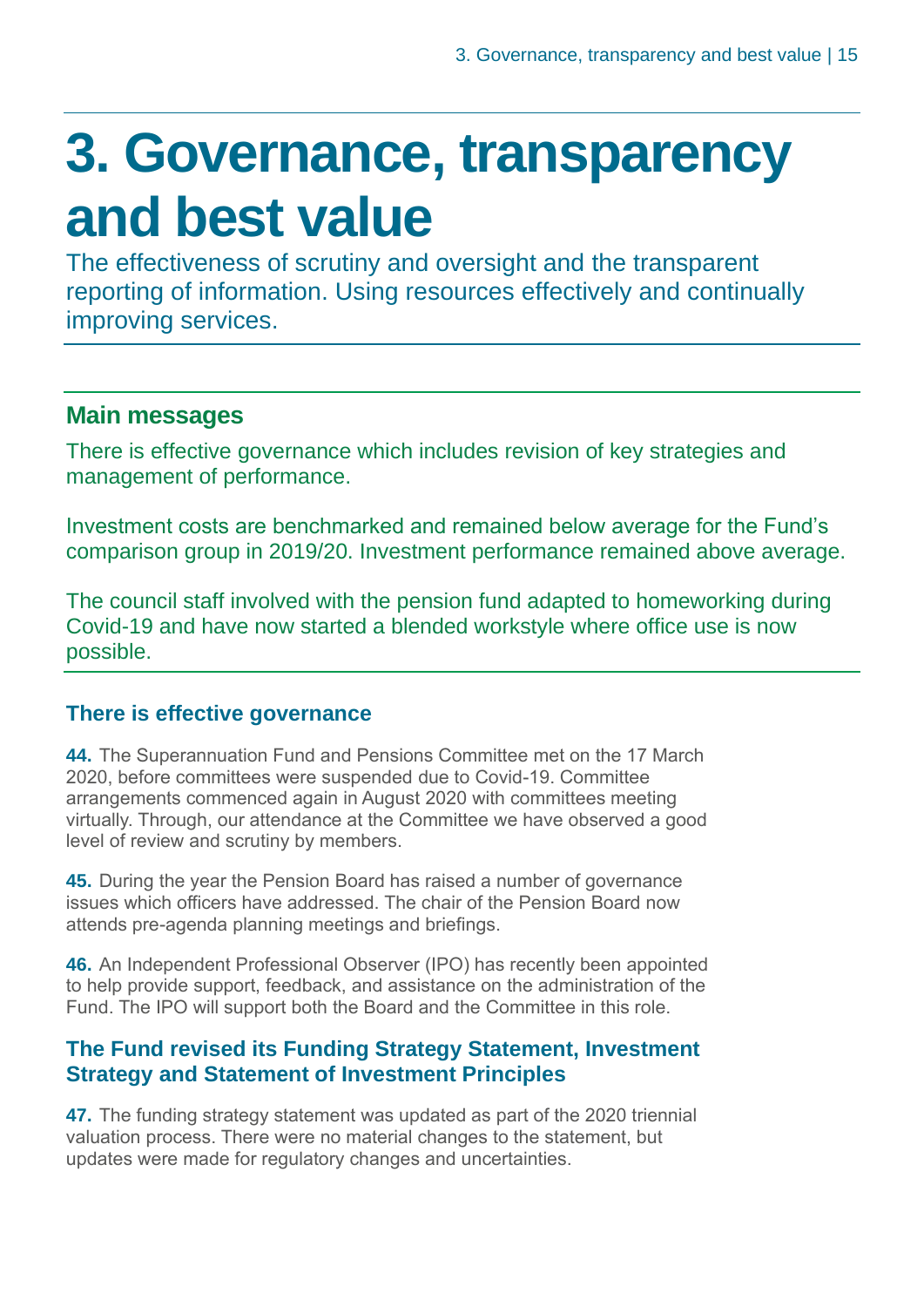**48.** The Fund recently revised its investment strategy with input from its investment advisors and advice from the Joint Investment Strategy Panel. A revised investment strategy was approved on 29 June 2021. The revised strategy increases the target allocation for equites and reduces the target for real assets (Exhibit 7).

#### **Exhibit 7 Fife Pension Fund Investment strategy asset allocations**

| <b>Policy Group</b>         | <b>Previous</b> | <b>Revised</b> | <b>Previous permitted</b> | <b>Revised permitted</b> |
|-----------------------------|-----------------|----------------|---------------------------|--------------------------|
|                             | strategy        | strategy       | range                     | range                    |
| <b>Equities</b>             | 50%             | 55%            | 40%-65%                   | $45% - 65%$              |
| <b>Real Assets</b>          | 20%             | 15%            | $10\% - 30\%$             | $10\% - 25\%$            |
| <b>Non-Gilt Debt</b>        | 15%             | 15%            | $5\% - 25\%$              | $5\% - 25\%$             |
| <b>LDI (formerly Gilts)</b> | 15%             | 15%            | $0\% - 20\%$              | $5\% - 25\%$             |
| <b>Cash</b>                 | 0%              | 0%             | $0\% - 10\%$              | $0\% - 15\%$             |
| <b>Total</b>                | 100%            | 100%           |                           |                          |

Source: Superannuation Fund and Pensions Committee report

**49.** Implementation of the investment strategy is delegated to the Executive Director of Finance and Corporate Services for Fife Council, who delegates to the Head of Finance with the support and advice of the Joint Investment Strategy Panel which is part of the collaboration arrangement with Lothian and Falkirk pension funds.

**50.** The Local Government Pension Scheme (Management and Investment of Funds) (Scotland) Regulations 2010 require administering authorities to prepare, maintain and publish a written Statement of Investment Principles. The revised statement reflects the revised investment strategy.

#### **Investment managers are held to account on performance and cost**

**51.** There are regular contract monitoring meetings with the Fund's investment managers where they are held to account on performance and cost. Officers are supported by full time investment experts from Lothian who attend these meetings.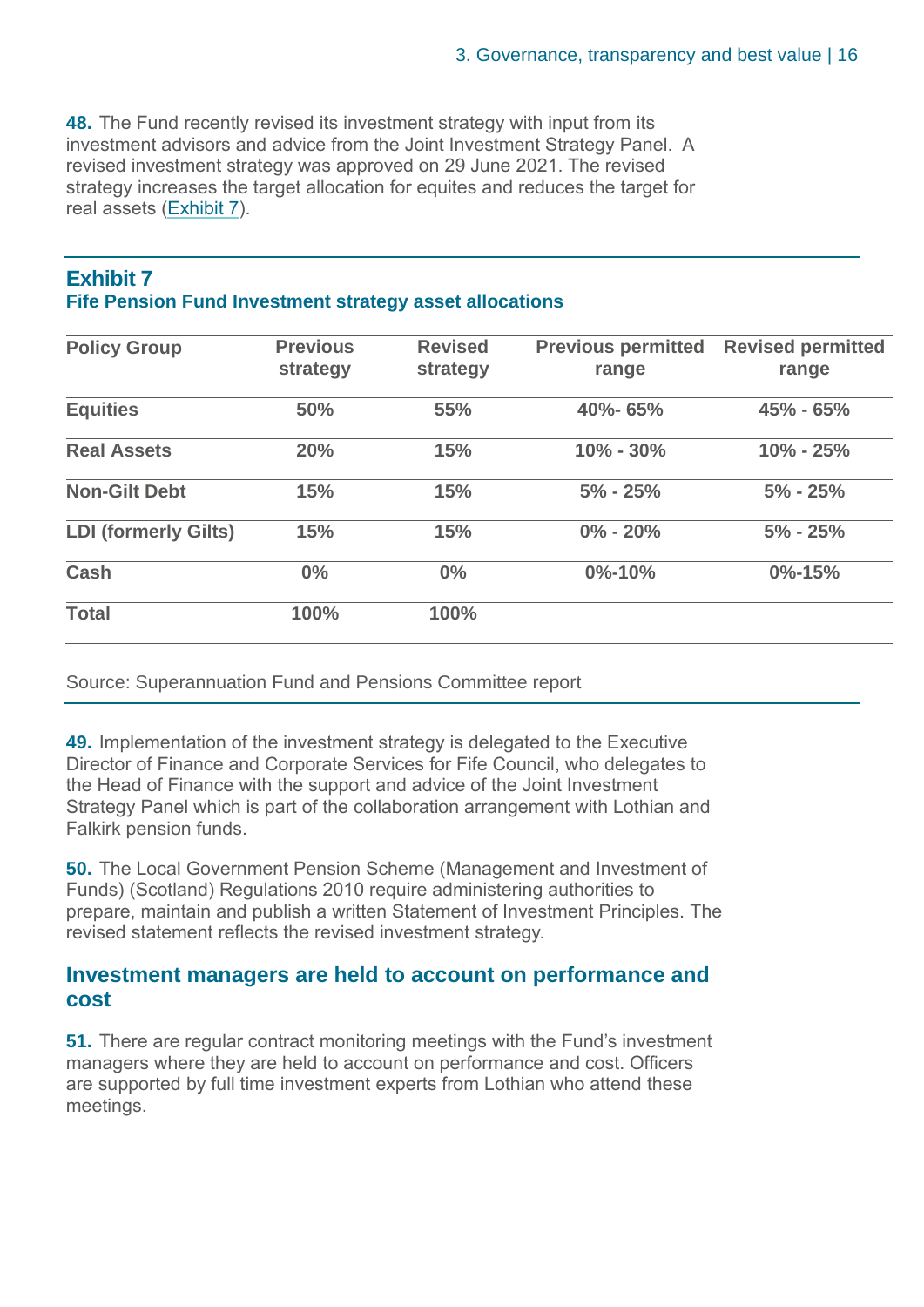#### **Investment costs are benchmarked and remained below average for the Fund's comparison group**

**52.** The Fund benchmarks its investment performance and costs each year to ensure that it is receiving value for money. Costs for 2019/20 (the last year to be benchmarked) have remained below the average for the Fund's comparison group whilst investment performance was above average.

#### **Staff adapted to homeworking during Covid-19 and are now adopting a blended workstyle**

**53.** All council staff involved with the pensions fund have adapted to homeworking during Covid-19. Despite the associated pressures services were maintained.

**54.** Initially it was necessary for the pensions administration team to prioritise the ongoing payment of pensions and processing of new retirements. There was an increased reliance on email communications which added to workloads and it was sometime before staff were provided with mobile phones to make and receive calls to members who do not have access to online communication.

**55.** Council staff have now adopted a blended workstyle with the option to access the office for part of the week.

#### **There is a pensions administration strategy and performance are reported to Committee on a quarterly basis**

**56.** The Fund has a pensions administration strategy and performance is reported to committee on a quarterly basis. Performance indicators and targets are kept under review.

**57.** Sickness absence added to the pressures on the pensions team in 2020/21 making it necessary to train staff on new areas to improve the resilience of the team. There are currently no long-term sickness absence issues in the team.

**58.** Performance against key targets in 2020/21 has largely been maintained (Exhibit 8).

#### **Exhibit 8 Performance against key administration targets 2020/21 and 2019/20**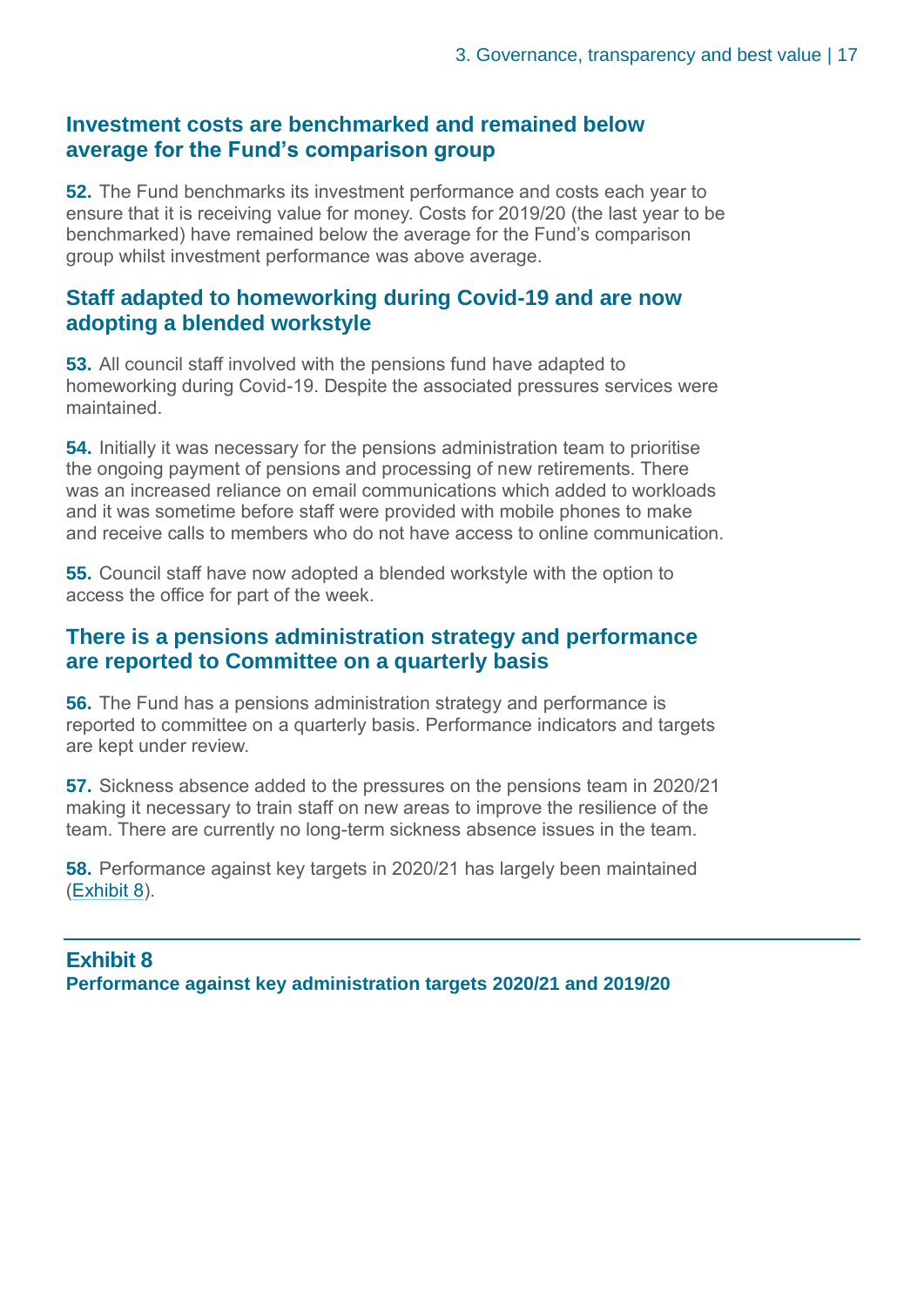

Source: Superannuation Fund and Pensions Committee report June 2021

#### **Administration costs appear to be relatively high**

**59.** . The total cost of administration disclosed in the accounts for 2020/21 is £1.9 million and includes the cost of the pensions team along with central support costs. When divided by the total active and pensioner members this equates to around £60 and appears to be relatively high compared to other Scottish funds (Exhibit 9).

#### **Exhibit 9 Administration cost per active and pensioner member 2020/21** Fife's administration costs divided by total active and pensioner members is around £60.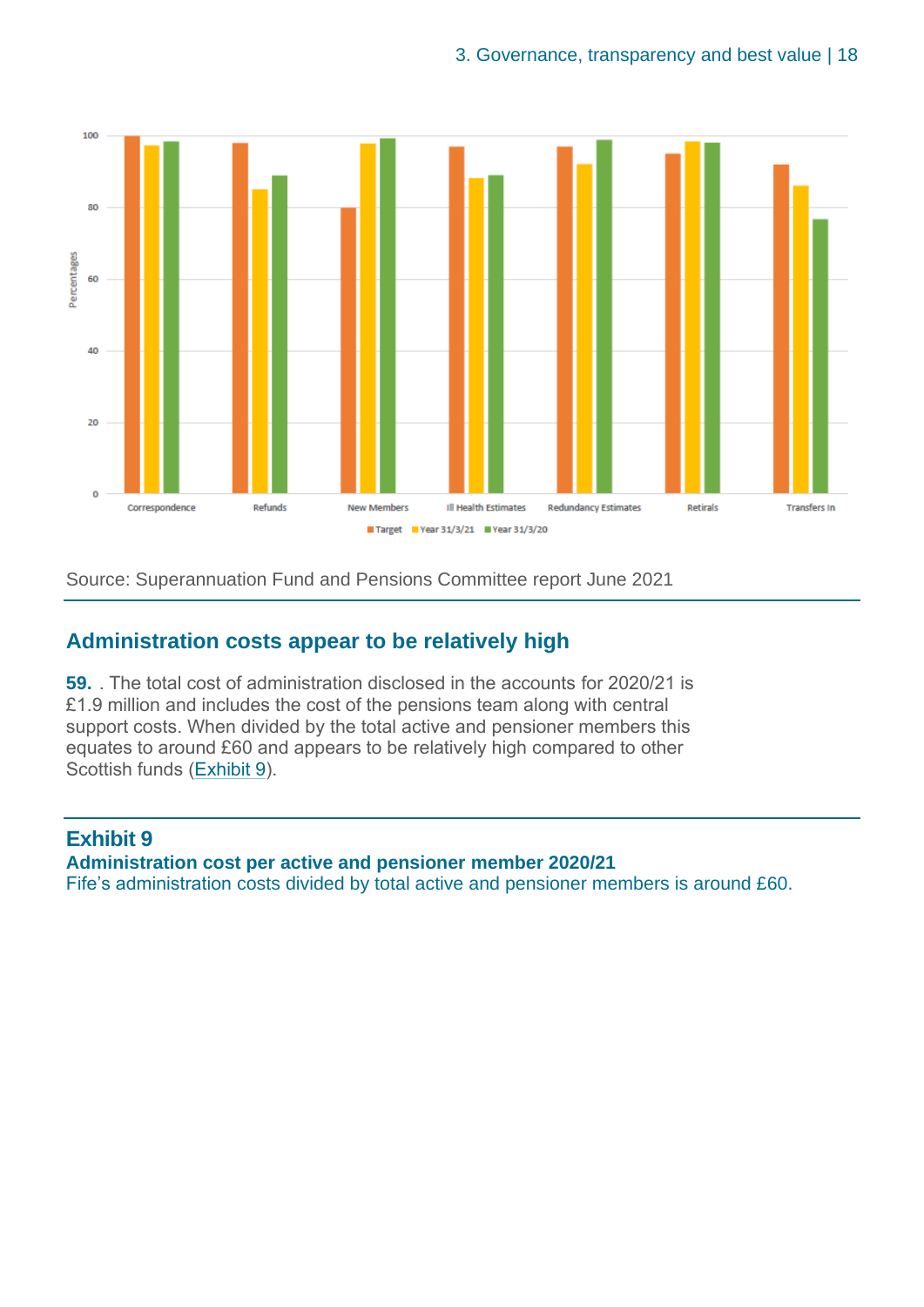

Source: Unaudited annual accounts 2020/21

**60.** There are currently no unit costs for administration included in budget monitoring and administration reports.

#### **Recommendation 3**

Consider the inclusion of unit costs for administration in budget monitoring and administration reports.

#### **GMP and McCloud will continue to impact on administration and require additional data from employers**

**61.** The Guaranteed Minimum Pension equalisation and indexation exercise has been completed. The exercise was necessitated by changes to the state pension scheme which ended contracting out arrangements. The reconciliation exercise has resulted in increases to pensions paid to some affected members. Administratively we understand that it will be necessary for ongoing checks to be completed for some members on retirement.

**62.** The McCloud remedy extends protections offered when the LGPS changed in 2015 to a greater number of members. This will result in some members receiving higher benefits when the regulations are changed. Administratively the fund will need additional information from employers, mainly in relation to part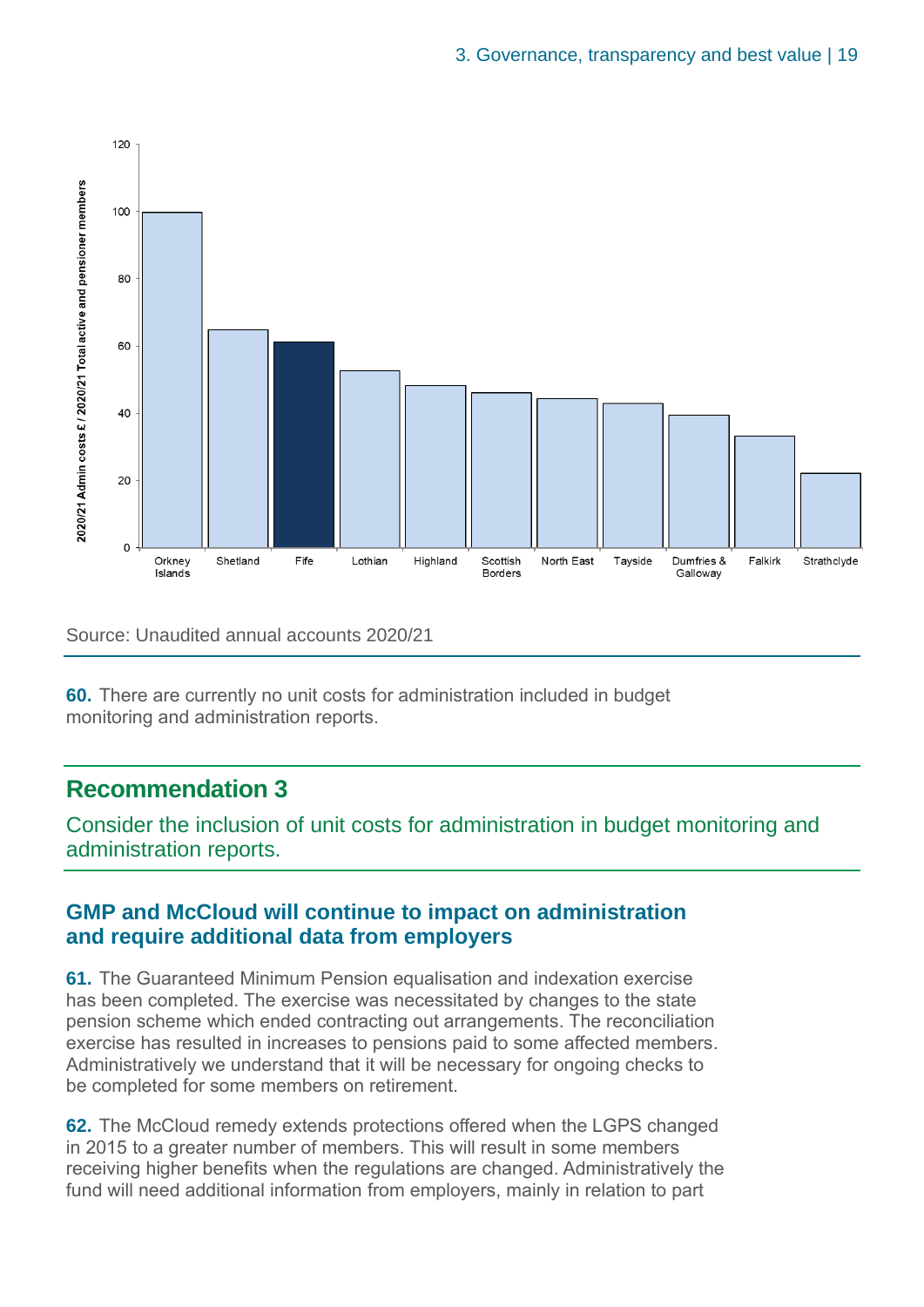time working and breaks in service, in order to make the appropriate calculations.

#### **There are no breaches of regulation to report**

**63.** The Pensions Regulator took on responsibility for the oversight of governance arrangements for the LGPS in 2015 and any significant breaches of regulation are required to be reported to the Pensions Regulator. We are not aware of any breaches which require reporting.

#### **The LGPS structural review is still ongoing**

**64.** The Scottish Local Government Scheme Advisory Board has appointed a Strategic Programme Manager for the ongoing review of the structure of the Scottish LGPS. This review has been ongoing since 2016. The programme manager has been tasked with providing a series of options for the future structure of the scheme taking account of previous consultation responses following meetings with relevant stakeholders.

#### **National performance reports**

**65.** Audit Scotland carries out a national performance audit programme on behalf of the Accounts Commission and the Auditor General for Scotland. During 2020/21, we published reports which may be of interest to the Fund. These are outlined in Appendix 3 accompanying this report.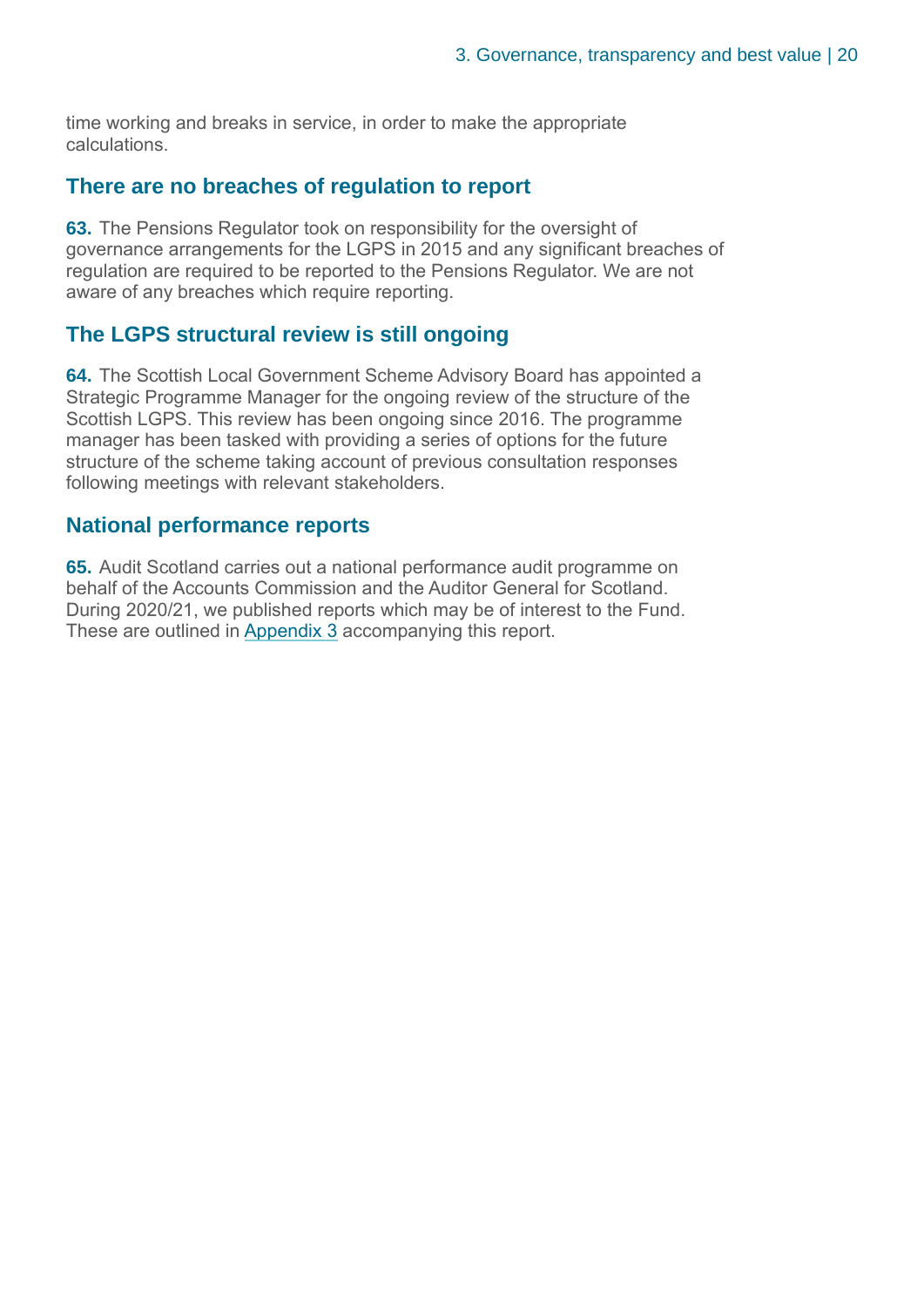### <span id="page-20-0"></span>**Appendix 1** Action plan 2020/21

#### **2020/21 recommendations**

| <b>Issue/risk</b>                                                                                                                                                                                                                                                                          | <b>Recommendation</b>                                                                                                             | <b>Agreed management</b><br>action/timing                                                                                                                                                                                                                                                                                      |
|--------------------------------------------------------------------------------------------------------------------------------------------------------------------------------------------------------------------------------------------------------------------------------------------|-----------------------------------------------------------------------------------------------------------------------------------|--------------------------------------------------------------------------------------------------------------------------------------------------------------------------------------------------------------------------------------------------------------------------------------------------------------------------------|
| 1. Lump Sum accruals<br>The closedown timetable for<br>2020/21 meant that officers<br>were unable to fully identify<br>lump sum payments relating<br>to the old year and ensure<br>that they were accounted for<br>correctly.<br>Risk – that there are material<br>errors to the accounts. | Ensure that appropriate<br>accruals for lump sums are<br>made.<br>Paragraph 23                                                    | Close down procedures will<br>be reviewed and updated to<br>include additional checks on<br>values to be accrued.<br><b>Finance Operations Manager</b><br>31 March 2022                                                                                                                                                        |
| <b>2. Reconciliations</b><br>Our review of key controls in<br>the year identified that a<br>number of bank and feeder<br>system reconciliations had<br>not been produced and<br>reviewed on a timely basis.<br>Risk – that any fraud or error<br>go unidentified for longer.               | Ensure that all key<br>reconciliations are<br>undertaken and reviewed on<br>a timely basis.<br>Paragraph 39                       | <b>Reconciliations were</b><br>temporarily impacted as<br>might be expected following a<br>significant system change.<br>The team will reconcile in a<br>timely manner as all issues<br>have been resolved and<br>reconciliations have once<br>again reached a business as<br>usual state.<br>Service Manager<br>31 March 2022 |
| 3. Administration costs<br>Administration costs appear<br>to be relatively high when<br>expressed as a cost per<br>active and pensioner<br>member. There is no routine<br>consideration of unit costs for<br>administration.<br>$Risk$ – that there is not<br>effective scrutiny of costs. | Consider the inclusion of unit<br>costs for administration in<br>budget monitoring and<br>administration reports.<br>Paragraph 60 | Consideration will be given to<br>including this information in<br>future reports.<br><b>Finance Operations Manager</b><br>31 December 2022                                                                                                                                                                                    |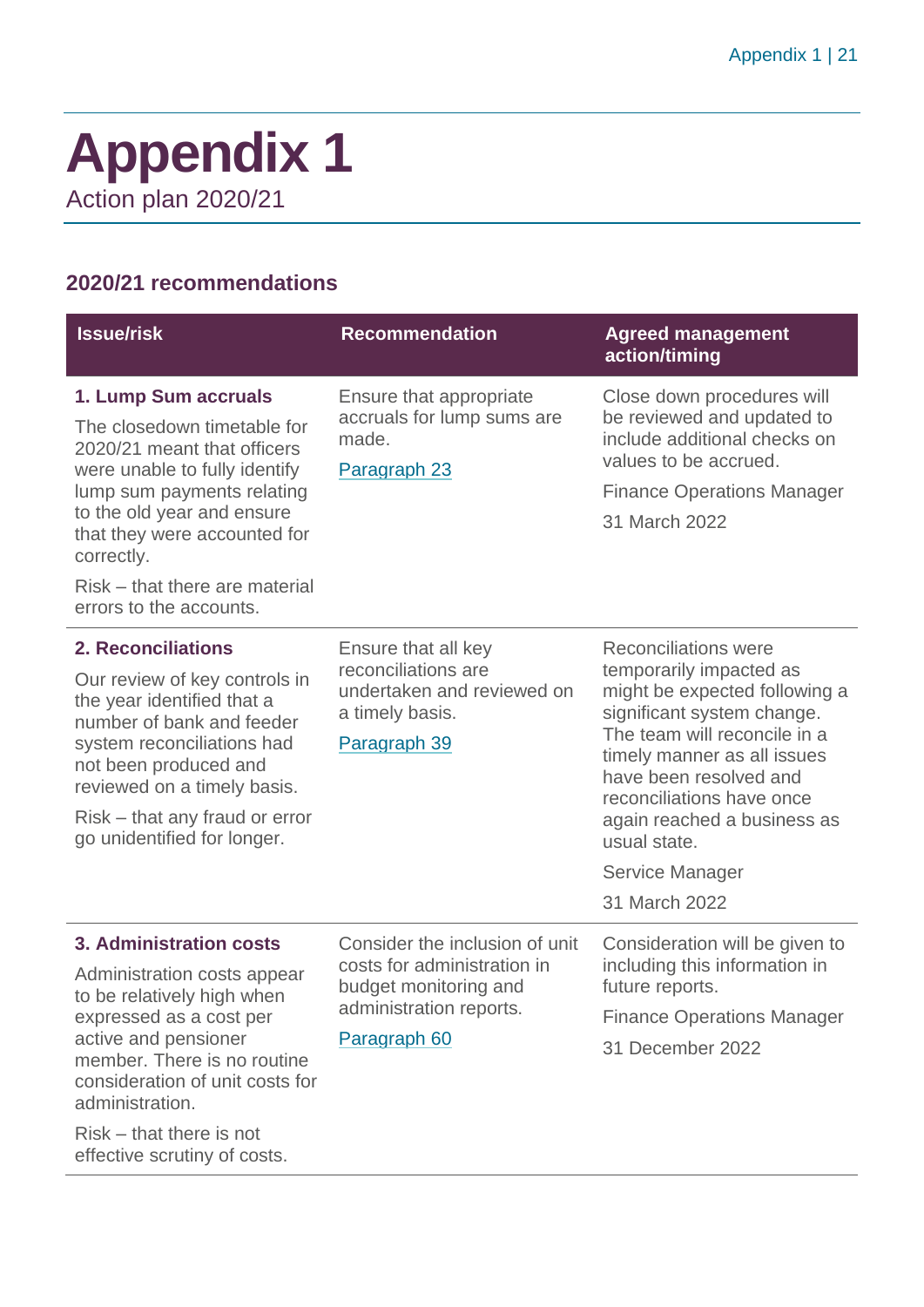### **Follow-up of prior year recommendations**

| <b>Issue/risk</b>                                                                           | <b>Recommendation</b>                                                                                                                                                                                                          | <b>Agreed management</b><br>action/timing                                                                                                                 |
|---------------------------------------------------------------------------------------------|--------------------------------------------------------------------------------------------------------------------------------------------------------------------------------------------------------------------------------|-----------------------------------------------------------------------------------------------------------------------------------------------------------|
| b/f 1. Review of<br>investment manager<br>reports                                           | As part of the accounts<br>preparation process,<br>investment manager reports<br>are reviewed and reconciled<br>with custodian reports so that<br>significant valuation issues<br>are identified and actioned<br>including:    | <b>Complete</b><br><b>Finance Operations Manager</b><br>31 March 2021                                                                                     |
|                                                                                             | • Material valuation<br>uncertainty disclosures<br>• Valuation lag in relation to                                                                                                                                              |                                                                                                                                                           |
|                                                                                             | level 3 investments<br>• Impaired investments.                                                                                                                                                                                 |                                                                                                                                                           |
| b/f 2. Significant changes<br>to governance arrangement<br>due to Covid-19                  | As part of the accounts<br>preparation process, ensure<br>that the Annual Governance<br>Statement includes coverage<br>of significant governance<br>developments up to the date<br>the accounts are approved<br>for signature. | <b>Complete</b><br><b>Finance Operations Manager</b><br>31 March 2021                                                                                     |
| b/f 3. Investment fair value<br>hierarchy                                                   | As part of the accounts<br>preparation process, ensure<br>that custodian classification<br>of new investments is consist<br>with that of the investment<br>manager.                                                            | Incomplete<br>Some minor anomalies again<br>identified with fair value<br>hierarchy classification.<br><b>Finance Operations Manager</b><br>31 March 2022 |
| b/f 4. Investment<br><b>Management Expenses</b>                                             | As part of the accounts<br>preparation process, ensure<br>that investment managers are<br>complying with the voluntary<br>code on cost transparency<br>and that they provide<br>information to the fund on a<br>timely basis.  | <b>Complete</b><br><b>Finance Operations Manager</b><br>31 March 2021                                                                                     |
| b/f 5. Service organisation<br>control reports and<br>complementary user entity<br>controls | Include the review of service<br>organisation control reports<br>and complementary user<br>entity controls specified by<br>the custodian as part of the                                                                        | <b>Partially complete</b><br>Service organisation control<br>reports were reviewed in the<br>year. But complimentary user<br>entity controls suggested by |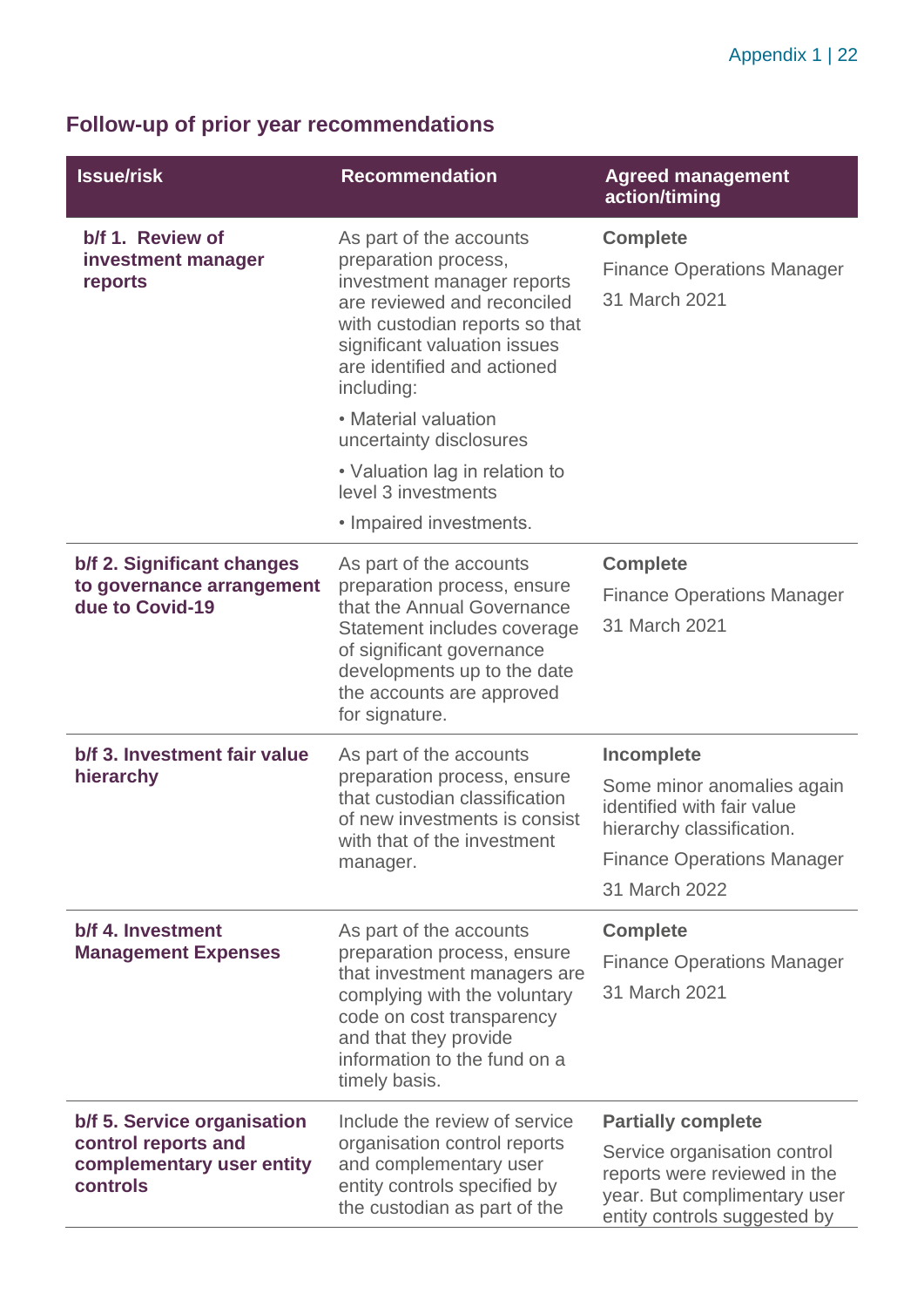#### Appendix 1 | 23

| <b>Issue/risk</b>      | <b>Recommendation</b>                                               | <b>Agreed management</b><br>action/timing |
|------------------------|---------------------------------------------------------------------|-------------------------------------------|
|                        | governance assurance<br>framework.                                  | the custodian have not been<br>reviewed.  |
|                        | <b>Finance Operations Manager</b>                                   |                                           |
|                        |                                                                     | 31 March 2022                             |
|                        |                                                                     |                                           |
| b/f 6. Bank and feeder | Arrangements for the review                                         | Incomplete                                |
| system reconciliations | bank and feeder system<br>reconciliations under                     | See Recommendation 2<br>above.            |
|                        | homeworking should be<br>clarified and reviews better<br>evidenced. | Service manager?                          |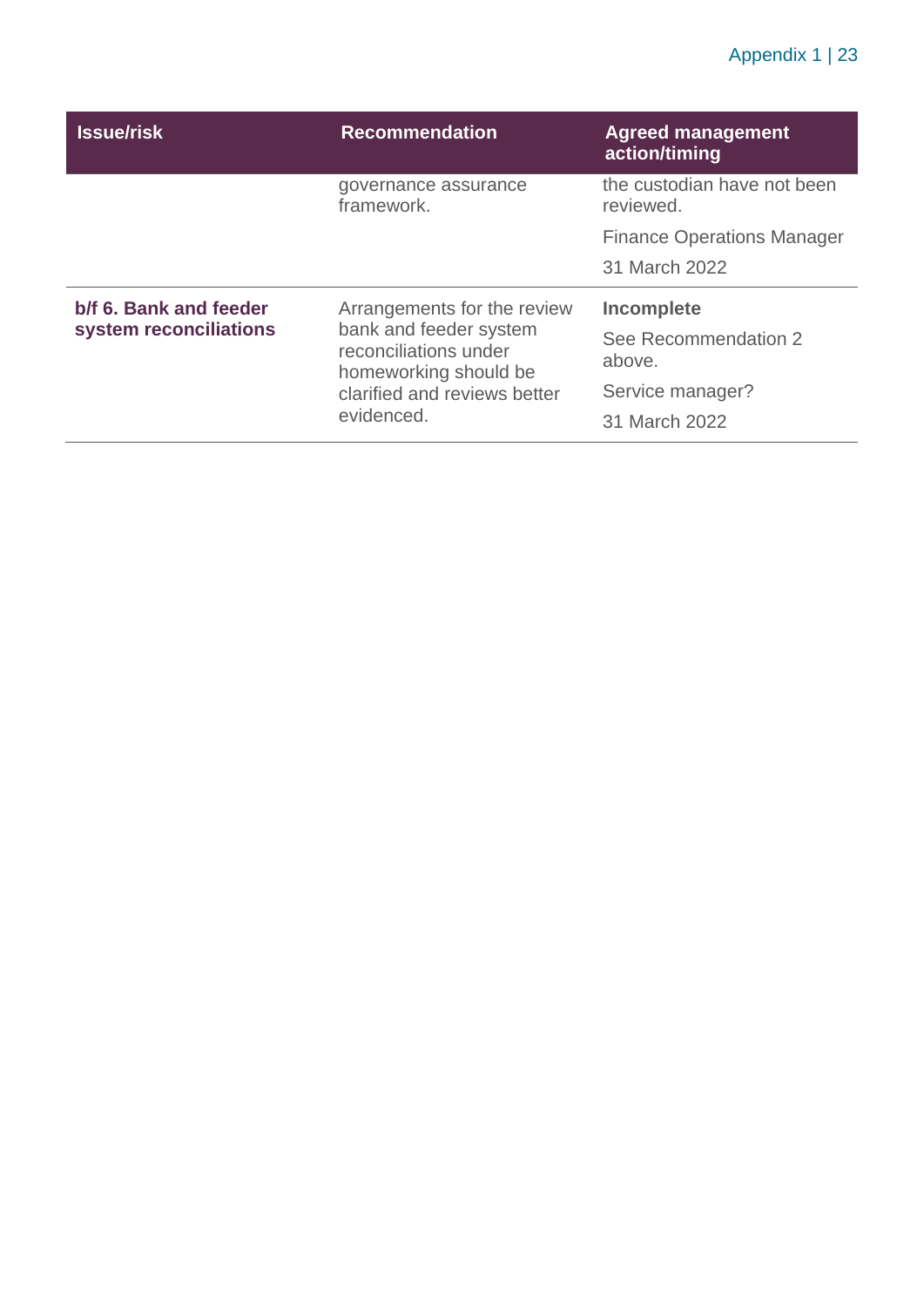# <span id="page-23-0"></span>**Appendix 2**

Significant audit risks identified during planning

The table below sets out the audit risks we identified during our planning of the audit and how we addressed each risk in arriving at our conclusion. The risks are categorised between those where there is a risk of material misstatement in the annual accounts and those relating our wider responsibility under the [Code](http://www.audit-scotland.gov.uk/report/code-of-audit-practice-2016)  [of Audit Practice 2016.](http://www.audit-scotland.gov.uk/report/code-of-audit-practice-2016)

**1. Risk of material misstatement caused by management override of controls**

Auditing Standards require that audits are planned to consider the risk of material misstatement due to fraud, which is presumed to be a significant risk in any audit. This includes the risk of management override of controls that result in fraudulent financial statements.

Data analytics risk assessment of ledger transactions (including journals) and testing.

Review of accounting estimates.

Focussed testing of accruals and prepayments.

Evaluation of significant transactions that are outside the normal course of business.

#### **Audit risk Assurance procedure Results and conclusions**

We reviewed all ledger transactions for reasonableness.

We confirmed the validity of selected journals posted in the year and established the extent and nature of routine journal processing.

We confirmed that estimates are supported by third party evidence.

Our testing of accruals and prepayments revealed no material errors.

We considered no transactions to be outside the normal course of business.

**There was no evidence of management override of controls.** 

#### **2. Estimation and judgements**

There is a significant degree of subjectivity in the measurement and valuation of investments and the actuarial valuation of retirement benefits.

Investments include **level 3 investments,** such as unquoted property investment Review of user entity controls in relation to the use of service organisations.

Confirmation of valuations to reports and / or other supporting information.

Consider any investment valuation caveats regarding material uncertainty.

No control issues have been identified, in relation to valuation, in investment manager controls reports.

**Level 3 investments**

There were no material valuation uncertainty disclosures notified to the Fund.

Most open ended property investment funds reopened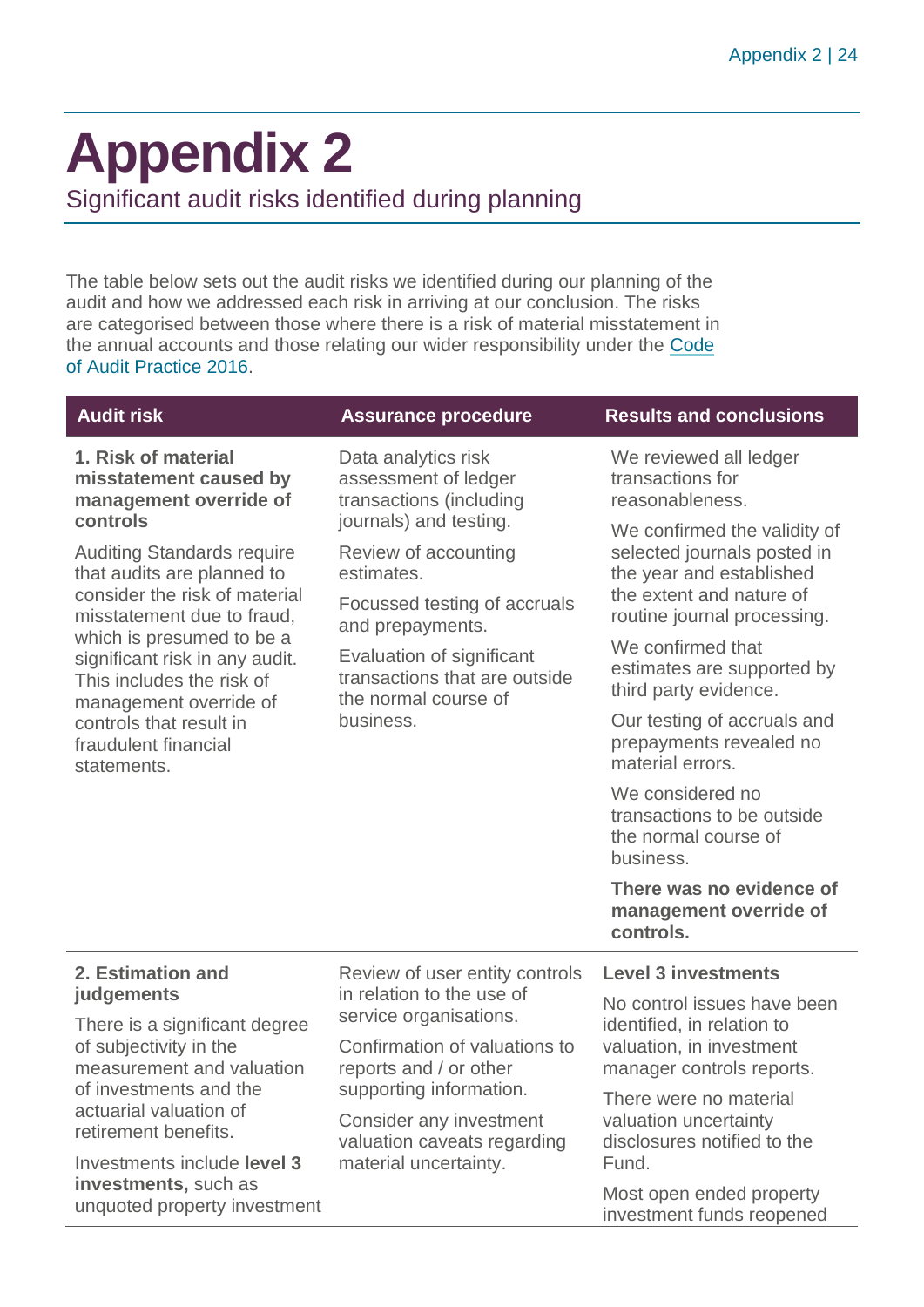| <b>Audit risk</b>                                                                                                                                                                                                                                                                                                                                                                                                   | <b>Assurance procedure</b>                                                                                                                                                                                                                                                                                      | <b>Results and conclusions</b>                                                                                                                                                                                                                                                                                                                                                                                                                             |
|---------------------------------------------------------------------------------------------------------------------------------------------------------------------------------------------------------------------------------------------------------------------------------------------------------------------------------------------------------------------------------------------------------------------|-----------------------------------------------------------------------------------------------------------------------------------------------------------------------------------------------------------------------------------------------------------------------------------------------------------------|------------------------------------------------------------------------------------------------------------------------------------------------------------------------------------------------------------------------------------------------------------------------------------------------------------------------------------------------------------------------------------------------------------------------------------------------------------|
| companies, where the<br>valuations involve the<br>significant application of<br>judgement in determining<br>appropriate amounts.<br>The actuarial valuation<br>depends on a number of<br>assumptions about the future.<br>These include financial and<br>demographic assumptions<br>which can have a significant<br>impact on the present value<br>of promised retirement<br>benefits disclosed in the<br>accounts. | Consider the extent to which<br>investment funds are gated<br>as at 31 March 2021.<br>For a sample of investments<br>undertake a reasonableness<br>check on valuations provided.<br>Consider the reasonableness<br>of the assumptions used to<br>estimate the present value of<br>promised retirement benefits. | following closures due to<br>Covid-19. Only one of the<br>Fund's open ended property<br>investments remains closed<br>to redemption at 31 March<br>2021.<br>Valuations tested were<br>supported by valuation<br>reports.<br><b>Actuarial</b><br>We reviewed the results of<br>the actuary's work together<br>with the reasonableness of<br>their assumptions using our<br>own consulting actuary.<br>We concluded that figures<br>in the accounts that are |
|                                                                                                                                                                                                                                                                                                                                                                                                                     |                                                                                                                                                                                                                                                                                                                 | subject to estimates and<br>judgements are fairly<br>stated.                                                                                                                                                                                                                                                                                                                                                                                               |
| 3. New financial systems<br>Fife Council, as the<br>administering authority,<br>introduced new accounts<br>payments and payroll<br>systems in 2020-21 along<br>with a new cloud-based main                                                                                                                                                                                                                          | Review the migration of<br>opening balances<br>Test the controls in the new<br>systems.<br>Review reconciliation<br>arrangements and year end<br>reconciliations.                                                                                                                                               | Ledger balances were<br>migrated to the new main<br>accounting system correctly.<br>Key year end reconciliations<br>were completed satisfactorily.<br>There were delays to the<br>completion and review of                                                                                                                                                                                                                                                 |
| accounting system.<br>The move to new systems<br>inevitably increases risk as<br>balances are transferred and<br>interfaces updated. Controls<br>and reconciliations need to<br>be adapted to take account of<br>differences between systems,<br>and levels of understanding<br>can take time to build.                                                                                                             |                                                                                                                                                                                                                                                                                                                 | reconciliations during the<br>year.<br>We noted that the move to<br>new systems led to additional<br>work for the pensions team.<br>There were issues during<br>the implementation period<br>but we concluded that<br>financial statements were<br>materially correct.                                                                                                                                                                                     |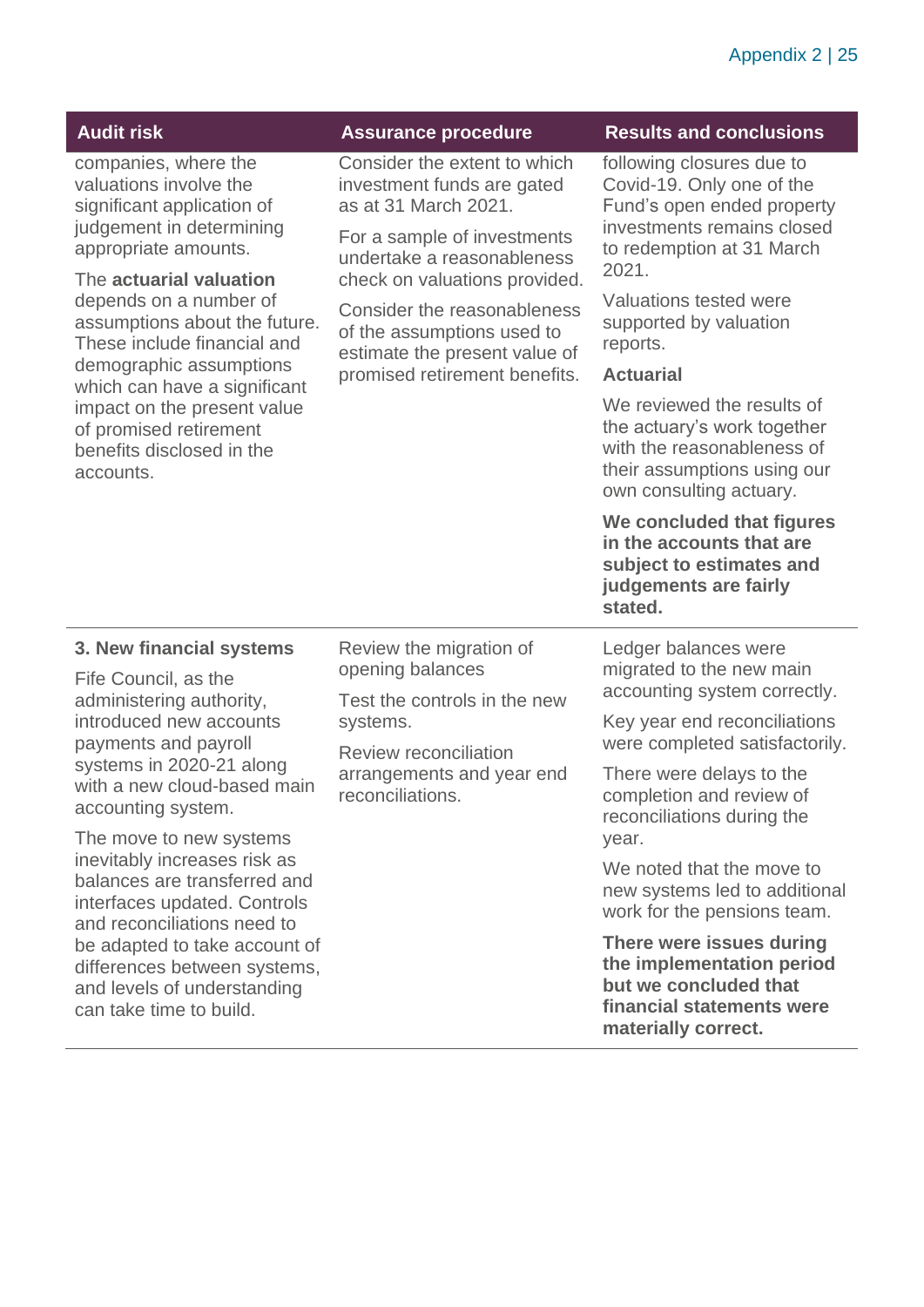#### **Risks identified from the auditor's wider responsibility under the Code of Audit Practice**

I

| <b>Audit risk</b>                                                                         | <b>Assurance procedure</b>                                            | <b>Results and conclusions</b>                                                             |
|-------------------------------------------------------------------------------------------|-----------------------------------------------------------------------|--------------------------------------------------------------------------------------------|
| 4. Triennial funding<br>valuation data submission                                         | Review of the data extraction<br>and submission process.              | A pre-submission data<br>cleansing exercise was                                            |
| In 2020-21 the pension fund<br>submitted information to the<br>actuary which formed the   | Agreement of information to<br>the pensions administration<br>system. | facilitated by the Fund's<br>actuary which confirmed that<br>the data was fit for purpose. |
| basis 2020 triennial funding<br>valuation.                                                | Consideration of data quality<br>reports from the actuary.            | There were no significant<br>issues identified that would                                  |
| The accuracy of the data<br>submitted is key to the<br>valuation which in turn            |                                                                       | have impacted the calculation<br>of employer liability and<br>contribution rates.          |
| informs employer<br>contributions and pension<br>fund strategy.                           |                                                                       | However, there was no<br>reporting of the data<br>cleansing exercise to                    |
| Employer body auditors are<br>likely to request assurances<br>from us that data submitted |                                                                       | committee and were unable<br>to obtain details of how<br>exceptions were addressed.        |
| was accurate and complete.                                                                |                                                                       | The Fund's actuary was<br>satisfied with the quality of<br>data submitted.                 |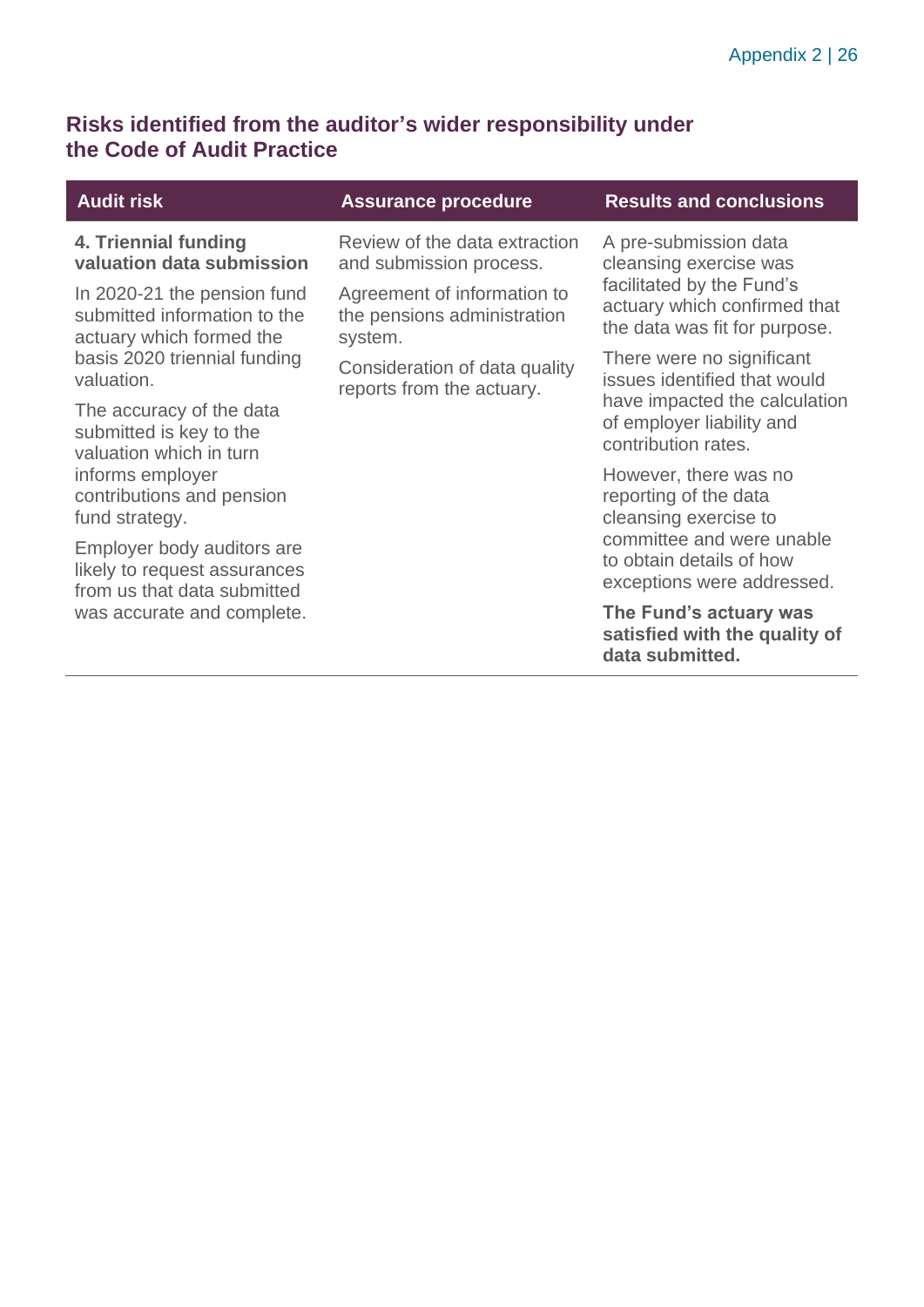## <span id="page-26-0"></span>**Appendix 3**

Summary of national performance reports 2020/21

April [Affordable housing](https://www.audit-scotland.gov.uk/report/affordable-housing)

**June** [Highlands and Islands Enterprise: Management of Cairngorm mountain and](https://www.audit-scotland.gov.uk/report/highlands-and-islands-enterprise-management-of-cairngorm-mountain-and-funicular-railway)  [funicular railway](https://www.audit-scotland.gov.uk/report/highlands-and-islands-enterprise-management-of-cairngorm-mountain-and-funicular-railway)

[Local government in Scotland Overview 2020](https://www.audit-scotland.gov.uk/report/local-government-in-scotland-overview-2020)

July [The National Fraud Initiative in Scotland 2018/19](https://www.audit-scotland.gov.uk/report/the-national-fraud-initiative-in-scotland-201819)

**January** [Digital progress in local government](https://www.audit-scotland.gov.uk/report/digital-progress-in-local-government) [Local government in Scotland: Financial overview 2019/20](https://www.audit-scotland.gov.uk/report/local-government-in-scotland-financial-overview-201920)

February [NHS in Scotland 2020](https://www.audit-scotland.gov.uk/report/nhs-in-scotland-2020)

March [Improving outcomes for young people through school education](https://www.audit-scotland.gov.uk/report/improving-outcomes-for-young-people-through-school-education)